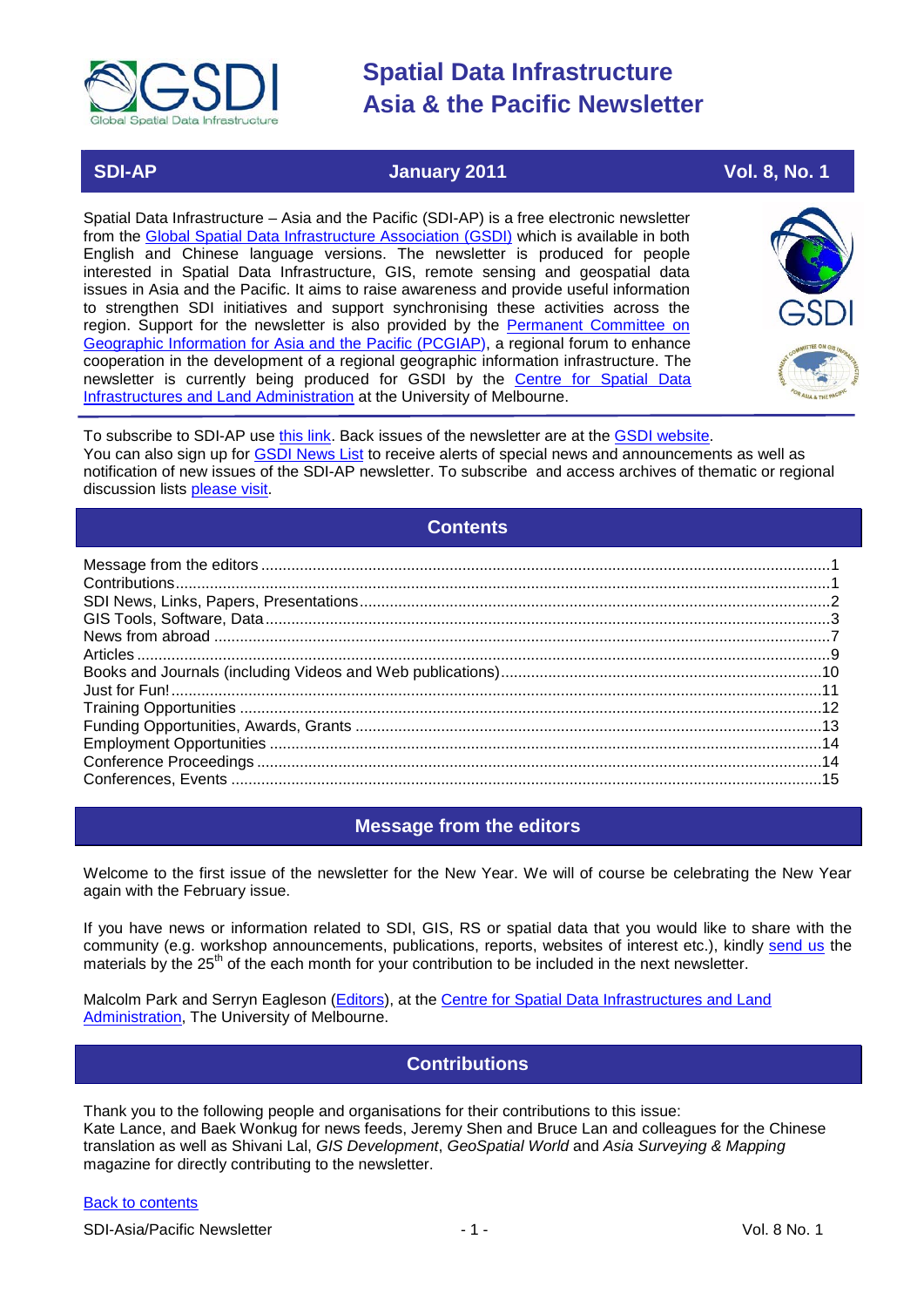

# **SDI News, Links, Papers, Presentations**

### <span id="page-1-0"></span>**[Kipal Sibal Moves India Toward an Aggressive Geospatial Data Sharing Policy](http://apb.directionsmag.com/archives/9166-Kipal-Sibal-Moves-India-Toward-an-Aggressive-Geospatial-Data-Sharing-Policy.html)**

In an interview with the Hindu Kipal Sibal, Minister of Science and Technology for India has "voiced concern over the lack of enthusiasm shown by many government departments, except those related to security, on sharing of geospatial data for dissemination." Sibal believes in the investment of geospatial data and the value it can bring in helping India develop its infrastructure and in the overall growth to the country's economy. "We need to convince all central government departments, state governments and the line departments of the states that technology is not an end in itself; it is a vehicle for providing information to the people," Source: Directions magazine and [The Hindu](http://www.thehindu.com/sci-tech/science/article972013.ece)

### **[Putting Brunei on the 3-D map](http://www.borneobulletin.com.bn/wed/dec22h1.htm)** by Siti Hajar

The Sultanate of Brunei has marked another milestone in its pursuit of development as the entire country can now be seen in 3-D thanks to the Government of His Majesty the Sultan and Yang Di-Pertuan of Brunei Darussalam's unwavering efforts.

# **Spatial Data Infrastructure (SDI) Service Resources**

The US federal Geographic Data Committee have provided three services in a clearing house related to SDI. These include:

**Service Status Checker:** A web service to validate, test and score spatial web services. It returns a set of summary and test diagnostic information about the tests performed on each service.

**Z39.50 Registry Service Checker:** All Z39.50 services have been migrated to the above Service Status Checker (SSC) system. This system was originally in use with the Clearinghouse system.

**Counselor Reports & Tools:** A set of tools used by a team of Geospatial One Stop (GOS) councilors to assist service providers to test and improve with their GOS registrations and services.

Source:<http://registry.fgdc.gov/>

## **The evolution of a mega-city**

The growth of mega-cities around the world poses unique challenges for managing infrastructure, health, communities and transportation. This expansion is near impossible to understand and plan for appropriately without the assistance of spatial information and geospatial technology. Geographic informatiom systems (GIS) and computer-aided design (CAD) are both helping to address these challenges. Yet, other areas that require attention fall more directly to spatial data infrastructures (SDI) and helping to build capacity within policy bodies.



Source: [Vector 1 Media](http://www.vector1media.com/)

# **[OGC announces Table Join Service Standard](http://www.vector1media.com/news/top-stories/53-corporate-news/17353-ogc-announces-table-join-service-standard)**

The Open Geospatial Consortium (OGC) announces adoption and availability of the OGC Georeferenced Table Joining Service (TJS) Implementation Standard, Version 1.0. The OGC TJS standard defines an interface for services that provide

the ability to join attribute data stored in one database on a network with corresponding geometry (points, lines, or polygons) stored in another network accessible database. The TJS standard is available for free download at [http://www.opengeospatial.org/standards/tjs.](http://www.opengeospatial.org/standards/tjs)

#### **Google Maps faces July 2011 deadline on China regulations**

This article outlines the case against Google in China. China will investigate and prosecute Google next July if the search engine company does not acquire the necessary state license to operate its Google Maps service in the country, according to the government. The deadline comes after the country's State Bureau of Surveying and Mapping introduced regulations earlier this year that require all companies providing online mapping services to apply with the bureau for approval. Google has yet to do so, the bureau said in an e-mail, adding that after March 31 of next year, companies without the license will be exposed to the public. In an interesting twist the State Bureau of Surveying and Mapping [launched its own](http://www.pcworld.com/businesscenter/article/208519/china_sets_mapping_benchmark_with_new_site.html) online mapping service last

month. Called Map World, the site is still in its beta stages, but offers two-dimensional and three-dimensional maps. Analysts say it will be a way for the government to judge the accuracy of other online mapping services in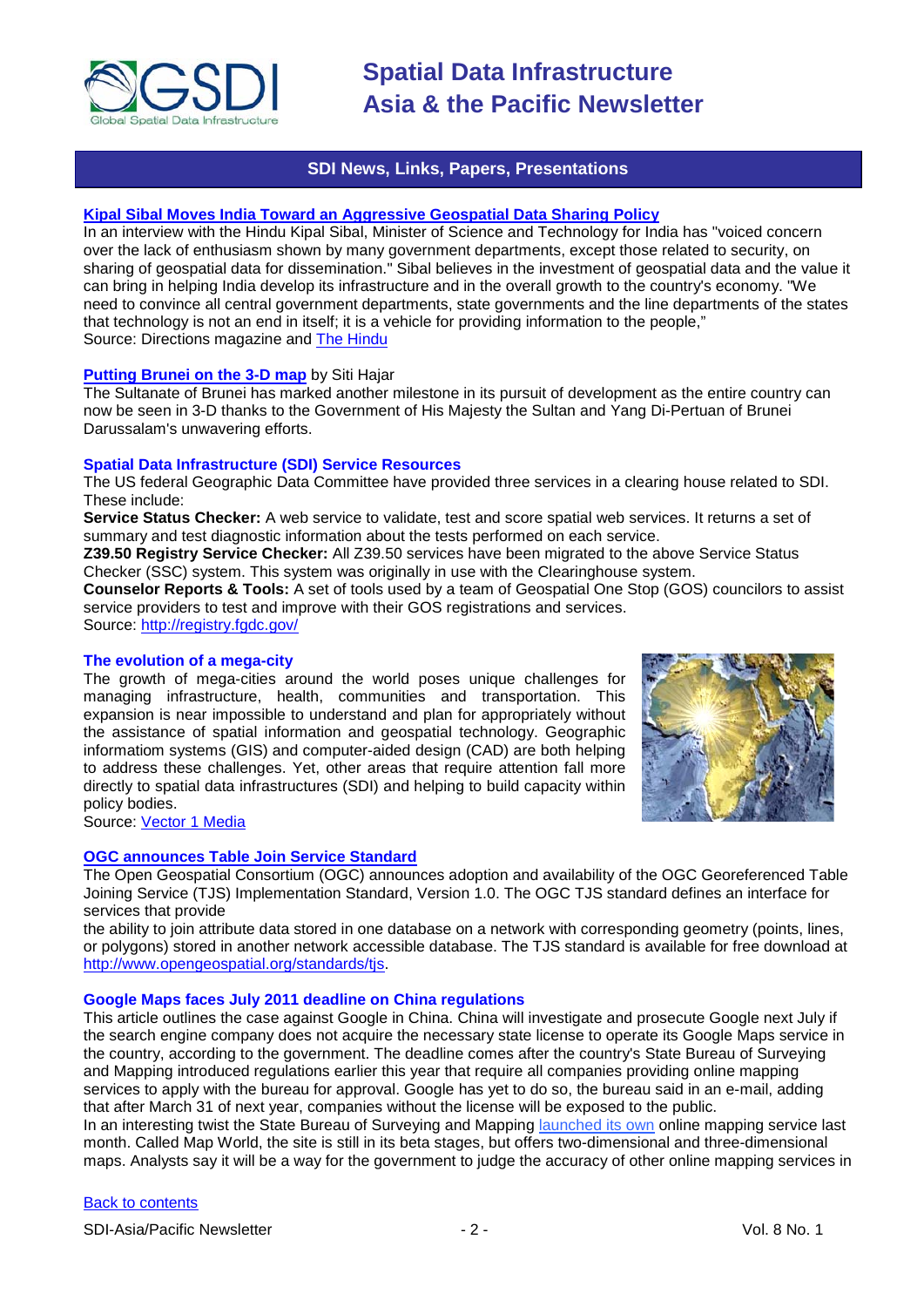

the country." Source: [Computerworld](http://www.computerworld.com/s/article/9198218/Google_Maps_faces_July_2011_deadline_on_China_regulations)

# **[New Zealand launches SDI project](http://computerworld.co.nz/news.nsf/news/spatial-data-infrastructure-project-launched)**

New Zealand's disparate geospatial data systems are to be linked together in a spatial data infrastructure. The SDI will be provided by LINZ (Land Information New Zealand), through the New Zealand Geospatial Office (NZGO). In the first half of 2011, the NZGO will develop a design and implementation plan for the SDI. Source: ComputerWorld.co.nz

See also **[NZ keen to harness potential of location-based info](http://www.geospatialworld.net/index.php?option=com_content&view=article&id=21127%3Anz-keen-to-harness-potential-of-location-based-info&catid=78%3Amiscellaneous-policy&Itemid=1)** Source: GeoSpatial World Weekly and [Voxy.co.nz](http://www.voxy.co.nz/politics/williamson-government-recognises-importance-location-based-information/5/75899)

### <span id="page-2-0"></span>[Back to contents](#page-0-0)

# **GIS Tools, Software, Data**

## **Esri Offering Technical Certification**

Starting in January of 2011, certification will be offered for the following: ArcGIS Desktop Associate, ArcGIS Desktop Professional, Web Application Developer Associate, Enterprise Geodatabase Management Associate, and Enterprise Administration Associate. Eight more certifications will be offered later next year and in 2012. Certification will be accomplished by taking a two-hour exam consisting of 90-95 multiple choice questions and will be offered in English only. The test will be available at 5,000 locations in 165 countries. Registration opens January 17, 2011.

Source: [GIS Lounge](http://gislounge.com/esri-offering-certification/)

## **BIM for Geo-Analysis (BIM4GeoA)**

To address the challenges of sustainable management and development of the built environment, engineers and facility managers need to exploit the 3D City models which grown in recent years to include interior space. A crucial issue for facilitating interaction with these 3D city models is the ability to integrate 3D BIM into the geospatial context. This requires the use of specialized software and specific expertise. In order to simplify this process, we proposed an information system that facilitates the use of BIM for geo-analysis purposes. Source**:** [Vector 1 Media](http://www.vector1media.com/articles/features/16733-bim-for-geo-analysis-bim4geoa)

### **SuperGIS Applied to Recreation Potential Analysis Model**

SuperGeo integrates GIS technologies with an analysis model for recreation potential analysis considering various resources and environmental protection. The related sectors can apply the research outcome when choosing suitable spatial range for potential natural and recreation sites by using SuperGIS. Source: [GIS Lounge](http://news.gislounge.com/2010/12/supergis-applied-to-recreation-potential-analysis-model/)

### **[Digital Pick: More Inconvenient Truth](http://www.newyorker.com/online/blogs/goingson/quick-pick/)** posted by *Sally Law*

On November 29th, the sixteenth Conference of the Parties of the United Nations Framework Convention on Climate Change began in Cancun. To mark the occasion, Google Earth Outreach—launched to give high-tech visualization tools to environmental non-profits and public-benefit organizations—released the latest installment of its educational videos: a [sobering look](http://www.google.com/landing/cop16/climatetours.html) at global warming, hosted by Kofi Annan. Other Google Earth Outreach videos include a virtual tour through the mangrove forests of Mexico and an explanation on the acidity of the oceans. Users also can download the material into Google Earth directly, and even create their own tours.

Source: The *[New Yorker](http://www.newyorker.com/)* magazine blog and **[Climate change in Google Earth](http://www.google.com/landing/cop16/climatetours.html)**

### **[Google Launches Earth Engine for Carbon Accounting](http://asmmag.com/features/google-launches-earth-engine-for-carbon-accounting)**

As promised last year at the COP15 climate talks in Copenhagen, the Google Earth Engine launched December 2 at the COP16 Climate Change Conference in Cancun. Earth Engine is a dynamic digital model of our planet that is updated daily, with 25 years of satellite imagery from the Landsat imagery catalog and tools to analyze the imagery. The tools were made available to rainforest nations in advance of this week's climate talks as both a means of assessing carbon in their forests and as a testbed for system development. Source: Asian Surveying & Mapping and [Google Earth Engine](http://www.google.org/earthengine/)

**See also Google adds a layer to climate modeling efforts**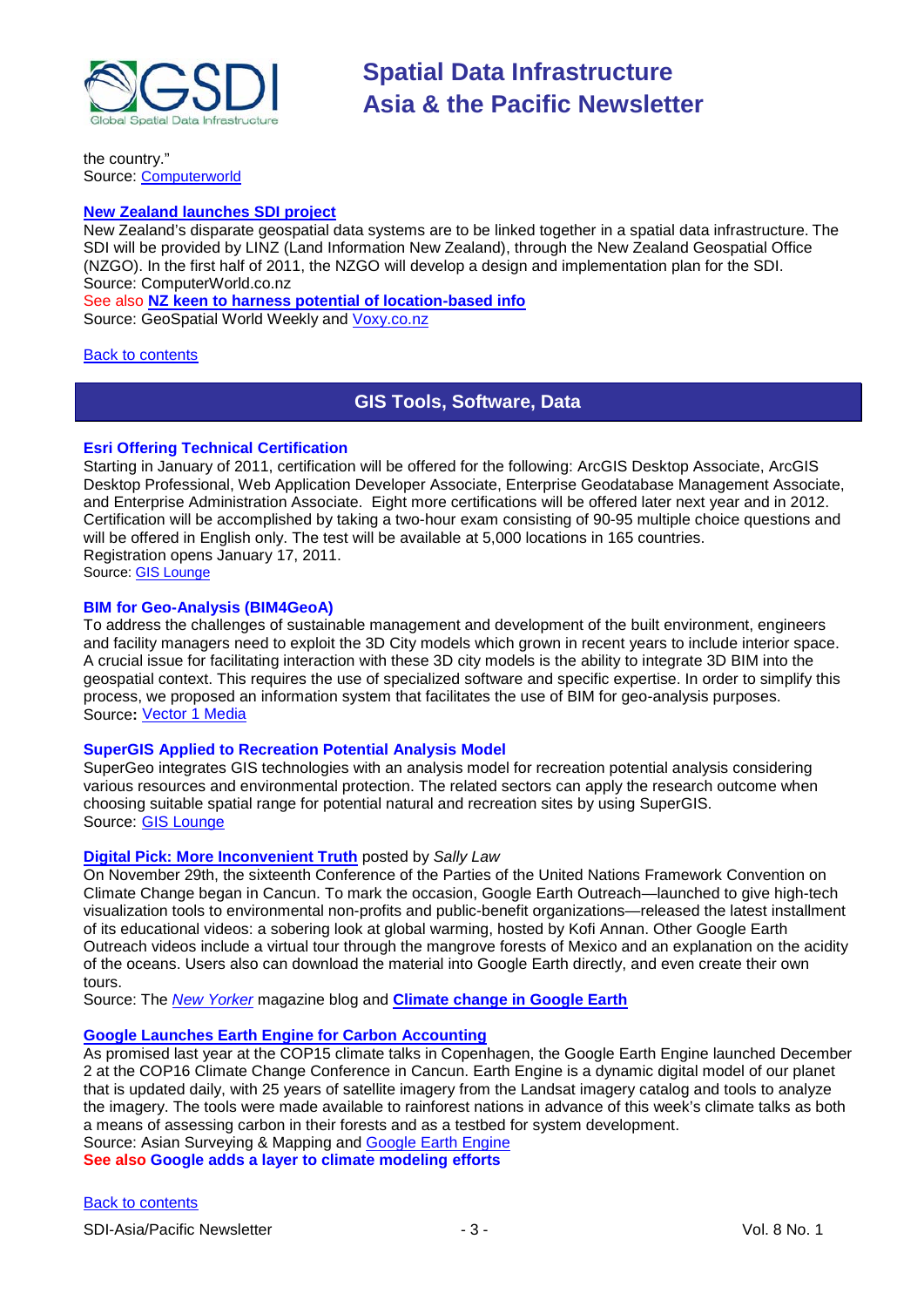

Google has added to the emerging effort toward global climate modeling with the December 2 release of Google Earth Engine, which makes 25 years of satellite images available for studying changes and mapping trends in the Earth's environment. The images contain what Google says are trillions of measurements collected by Landsat satellites over the last quarter century, and the company is developing tools to help scientists interpret and analyze the data. A principle focus of the project is identifying areas of deforestation. Google is offering the platform for free, and also will provide 20 million CPU hours to allow scientists and developing countries to use the tools, reports [Juliet Eilperin in the](http://voices.washingtonpost.com/post-carbon/2010/12/google_earth_engine_debuts.html) *Washington Post*.

# **[Fiji's Bureau of Statistics GIS aided by New Zealand](http://www.indianweekender.co.nz/Pages/ArticleDetails/14/1830/Fiji/NZ-equipment-for-Fiji-stats-office)**

New Zealand has donated information technology equipment to Fiji. It will assist in the set up of a GIS project to link all 2007 data to GIS bases and create a spatial representation of various socio economic analysis which would indicate standard of living and poverty status in Fiji, according to Filimoni Kau, Acting Permanent Secretary, Ministry of Lands, Fiji.

"This highlights the need for the agencies in Government to share not only knowledge and skills but also equipment with all relevant stakeholders to ensure a more comprehensive approach to managing our land resources," Kau said.

"The equipment will help the Bureau of Statistics data gathering of income and expenditure survey in Fiji, which started in September this year and is scheduled to be completed in June next year," said Epeli Waqavonovono, Chief Statistician, Bureau of Statistics in Suva, Fiji.

The Prime Minister Commodore Voreqe Bainimarama earlier this year commented that the availability of such information would allow Government to better address the development and utilisation of human resources in the country.

Source: [GeospatialWorld.net](http://geospatialworld.net/index.php?option=com_content&view=article&id=20890:gis-aid-for-fiji-stats-bureau-from-new-zealand&catid=66&Itemid=1) and Indian Weekender news

**In addition**, [NZAID is providing assistance](http://www.aid.govt.nz/programmes/c-fiji.html) to the Fiji Land Information System (FLIS) so it can support Fiji's Constituency Boundaries Commission with electoral boundary remapping work. NZAID's assistance also is helping FLIS meet geographic information system requirements in the urban development/informal settlements sector.

### **[Building Capacity in Remote Sensing for Disasters](http://www.asmmag.com/features/feature/building-capacity-in-remote-sensing-for-disasters-1612263)**

The use and application of aerial and satellite imagery plays an important role in planning for and mitigating the impacts of disasters. This includes flooding, earthquake, tsunami, desertification and other extreme events. This technology depends upon adequate knowledge for using image related technologies, products and services. Accordingly, the building of capacity through training and education is necessary to ensure effective and timely application of these useful technologies.

Source: Asian Surveying & Mapping

### **[The Future of the Global Navigation System of Systems](http://www.asmmag.com/features/feature/the-future-of-the-global-navigation-system-of-systems-1012210)**

Coming satellite launches among the Global Navigation Satellite Systems (GNSS) promise new and stronger signals, with the greater number of satellites resulting in better accuracy, faster position acquisition, and more ubiquitous use in such problematic areas as urban canyons and under tree canopies. Source: Asian Surveying & Mapping

# **[Mumbai to Use Satellite Imagery for Land Survey](http://www.asmmag.com/news/headlines/mumbai-to-use-satellite-imagery-for-land-survey-1612261)**

The age-old process of officials physically surveying land could well be history for the Brihanmumbai Municipal Corporation (BMC). The civic body has decided that satellite images will be collected for the land use survey in Mumbai in time for the revised Development Plan (DP), which is to be formulated in 2014. Source: Asian Surveying & Mapping and [The Times of India](http://timesofindia.indiatimes.com/city/mumbai/Civic-body-to-use-satellite-imagery-for-land-survey/articleshow/7109398.cms)

### **[China and Pakistan sign deal on remote sensing](http://news.xinhuanet.com/english2010/china/2010-12/19/c_13655081.htm)**

China and Pakistan signed a number of trade deals worth about 10 billion U.S. dollars, said Chinese Premier Wen Jiabao. Addressing the China-Pakistan Business Cooperation Summit in Islamabad, Wen said the deals reflected the huge potential for expanding bilateral economic and trade cooperation. The two sides inked some 20 trade deals during Wen's visit covering projects in the sectors of new energy, agriculture, cotton yarn and non-ferrous metal imports. A major deal is aimed at developing wind and solar power. Another one is on remote sensing satellite between the Pakistan Space and Upper Atmosphere Research Commission and the China Great Wall Industry Corporation.

### Source: XinhuaNet News

Thanks to Wonkug Baek for this item

[Back to contents](#page-0-0)

SDI-Asia/Pacific Newsletter  $\overline{a}$  - 4 -  $\overline{a}$  -  $\overline{a}$  -  $\overline{a}$  Vol. 8 No. 1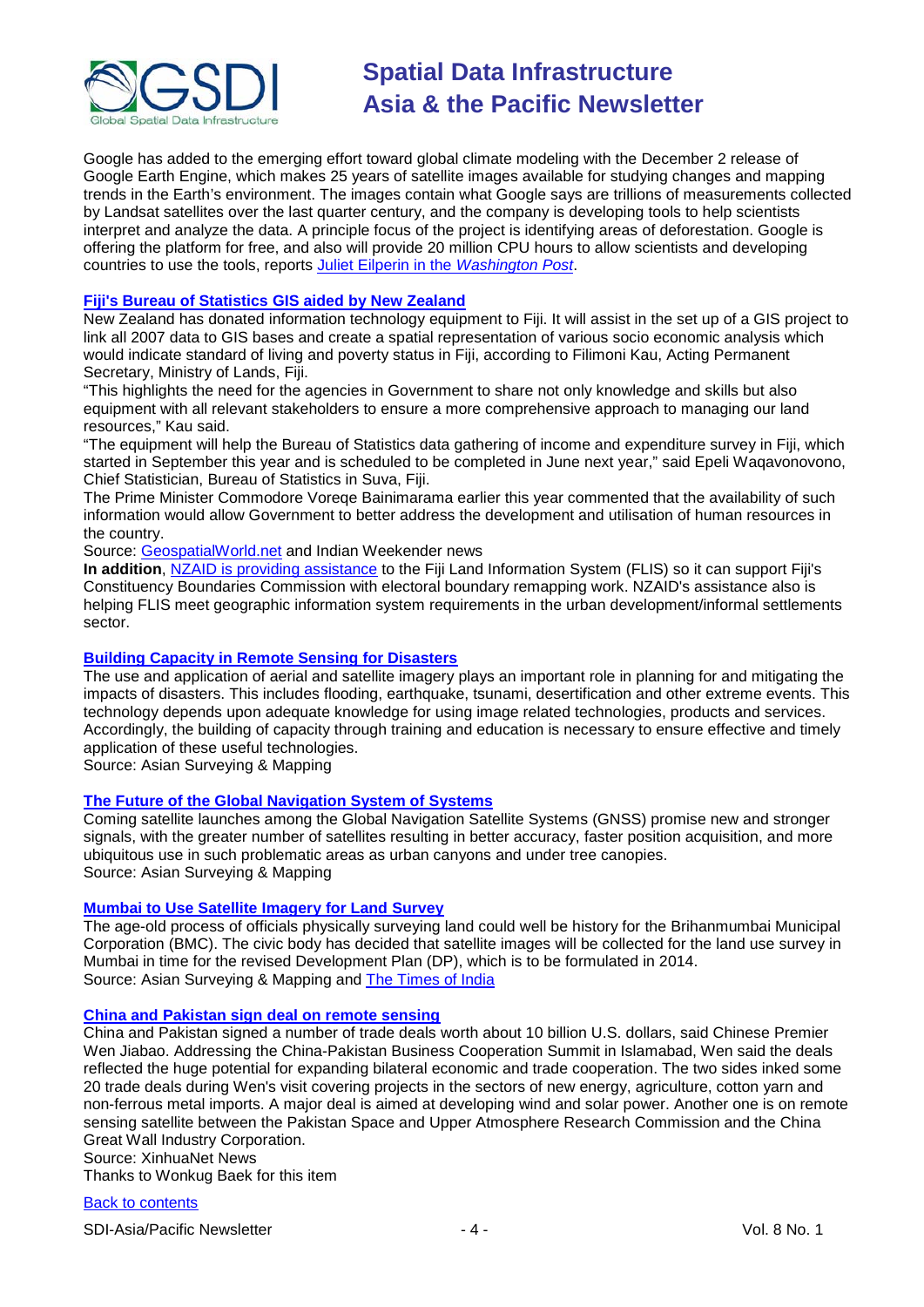

# **[Following Maps, and Finding a 'Lost World'](http://scientistatwork.blogs.nytimes.com/2010/12/17/following-maps-and-finding-a-lost-world/?hpw)** by [BRIAN FISHER](http://scientistatwork.blogs.nytimes.com/author/brian-fisher/)

Google Earth imagery enables scientific research on the island of Madagascar. Source: New York Times blog

# **[3D mapping software measures erosion of the Apostles](http://www.adelaidenow.com.au/news/south-australia/sa-tralblazers-keep-check-on-site/story-e6frea83-1225973592808)**



A South Australian company is using I-Site 3D laser scanner to measure erosion of the 12 Apostles in Victoria, Australia. The 12 Apostles is a collection of limestone stacks off the shore of the Port Campbell National Park, by the Great Ocean Road in Victoria, Australia. Their proximity to one another has made the site a popular tourist attraction. 3D laser scanning will determine the degree of erosion by comparing annual scans to see whether there have been any changes to the weathered rock. This technology can be used from up to 2km away, so there is no need to

navigate crumbling cliff tops, and it takes a panoramic photo at the same time.

… The company is also surveying areas of the Californian coastline, where clifftop houses are "perilously close to the edge", he said.

…

In August, the company used its Vulcan technology to help rescuers in the Chilean mine collapse decide where to drill to make contact with the 33 trapped miners and the orientation of the shaft used to retrieve them. Source: AdelaideNow.com.au

## **[Satellites unravel complex relationship between northern forests and climate](http://www.esa.int/esaEO/SEM1MGRRJHG_index_0.html)**

European Space Agency's (ESA) Earth-observing satellites are helping to understand the intricate role that Eurasia's boreal forest – the planet's largest land ecosystem – plays in the chemical make-up of the atmosphere and the global climate system. Source: ESA News and [GeoSpatial World Weekly](http://www.geospatialworld.net/index.php?option=com_content&view=article&id=21150%3Aesa-to-explore-boreal-forests-role-in-greenhouse-gas&catid=64%3Aapplication-environment&Itemid=1)



# **[Calendar showcases changes in Taiwan's terrains](http://www.taiwantoday.tw/ct.asp?xItem=136268&ctNode=445)**

Satellite imagery of Taiwan's past and present terrains will be turned into a calendar, developed by National Central University (NCU) and Academia Sinica team. "This is the first time we have blended technology and history to revisualise the past," NCU associate professor Chang Chung-pai said.

"The calendar is part reality, part imagination, but has enormous value because it charts Taiwan's geological changes over the centuries," Chang added.

Source: <u>Geospatial World Weekly</u> and Taiwan Today

## **[India to develop model for land title certification](http://www.geospatialworld.net/index.php?option=com_content&view=article&id=19604%3Aindia-to-develop-model-for-land-title-certification&catid=58%3Aapplication-lis&Itemid=1)**

The Ministry of Urban Development has set up a working group to develop a model for land and property title certification so that an effective, transparent and modern system can be adopted in all the states. Source: GeoSpatial World and Government of India [Press Information Bureau](http://pib.nic.in/release/release.asp?relid=67698)

### **[India plans to launch 30 satellites in next decade](http://economictimes.indiatimes.com/news/politics/nation/india-plans-to-launch-30-satellites-in-next-decade/articleshow/7178124.cms)**

India is planning to launch at least 30 earth observation satellites in the next one decade, a senior official at the Department of Space (DoS) stated. "We expect not less than 30 satellites," director of the Hyderabad-based National Remote Sensing Centre (NRSC), under the DoS Dr V Jayaraman said. NRSC is responsible for remote sensing, satellite data acquisition and processing, data dissemination, aerial remote sensing and decision support for disaster management.

Source: *The Times of India* and [Directions Magazine](http://apb.directionsmag.com/archives/9177-India-Plans-30-Satellites-for-Launch-in-Next-10-Years.html)

# **The Power of GIS [and SMS Alert Services](http://www.asmmag.com/features/feature/the-power-of-gis-and-sms-alert-services-2312323)**

Communicating important messages can be triggered through geographic information systems (GIS) activities. Using mobile devices, short message service (SMS) occur as text messages and often originate automatically. Deteriorating weather forecasts, tsunami alerts, flood events and pollution impacts are examples of events that can be communicated to mobile devices to warn and inform people. These messages tend to be short and are intended to cause immediate action.

Source: Asian Surveying & Mapping

### [Back to contents](#page-0-0)

SDI-Asia/Pacific Newsletter  $\overline{\phantom{0}}$  - 5 -  $\overline{\phantom{0}}$  - Vol. 8 No. 1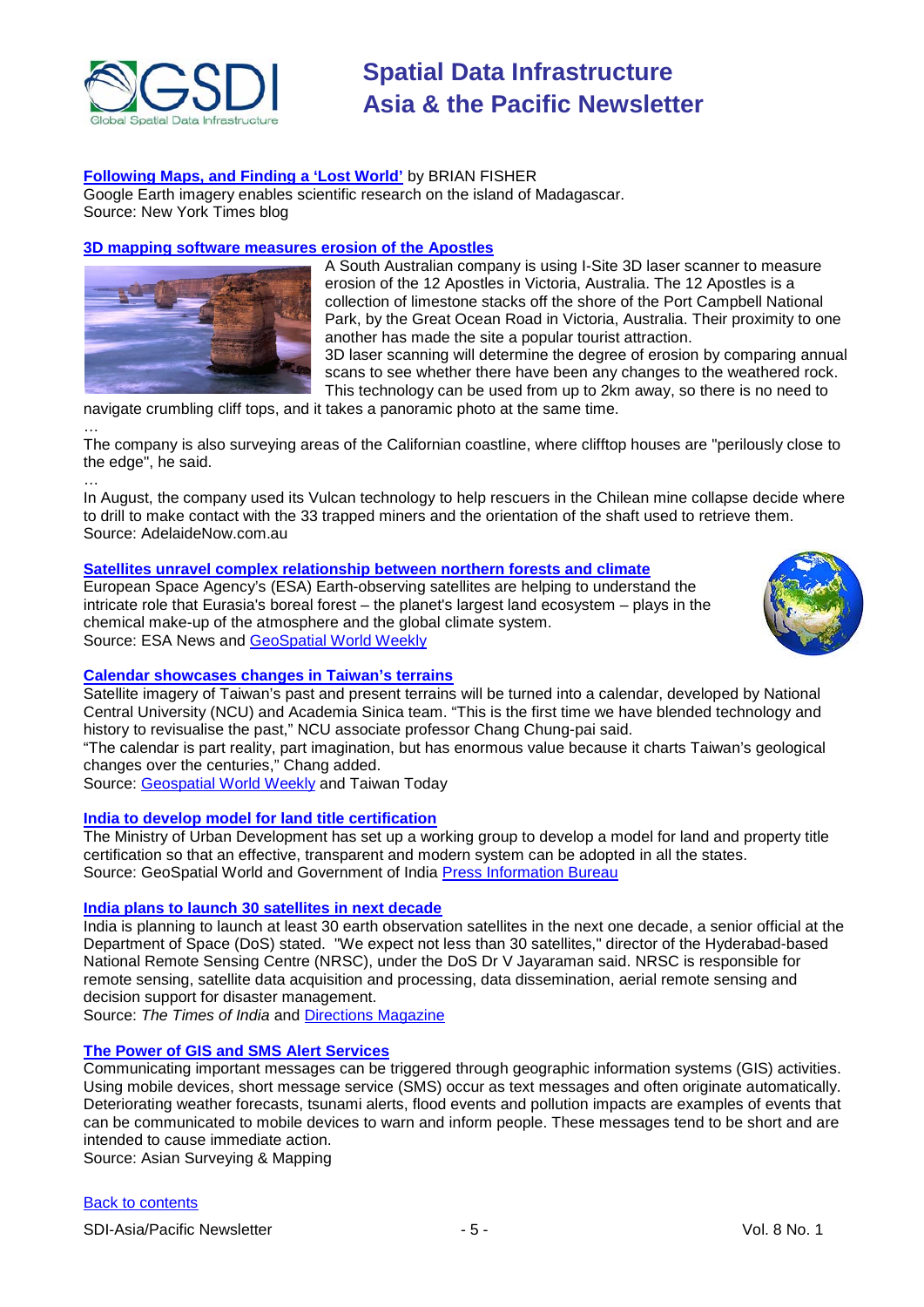

# **[Vietnam and Cambodia Embark on Extensive Survey to Determine Shared Border](http://www.asmmag.com/features/feature/vietnam-and-cambodia-embark-on-extensive-survey-to-determine-shared-border-2212322)**

The border between Cambodia and Vietnam is set to be refined in the new year. The Vietnam-Cambodia Joint Committee on Border Demarcation announced the award for a two-year, US \$1.5 million mapping project to the Danish team from BlomInfo A/S on December 17. Source: Asian Surveying & Mapping and GeoSpatial World

**[McAfee Labs Predicts Geolocation, Mobile Devices and Apple Will Top the List of Targets for Emerging](http://eon.businesswire.com/news/eon/20101228005010/en/McAfee-Labs-Predicts-Geolocation-Mobile-Devices-Apple)  [Threats in 2011](http://eon.businesswire.com/news/eon/20101228005010/en/McAfee-Labs-Predicts-Geolocation-Mobile-Devices-Apple)**

McAfee, Inc. (NYSE:MFE) today unveiled its *2011 Threat Predictions* report, outlining the top threats that researchers at McAfee Labs foresee for the coming year. The list comprises 2010's most buzzed about platforms and services, including Google's Android, Apple's iPhone, foursquare, Google TV and the Mac OS X platform, which are all expected to become major targets for cybercriminals. McAfee Labs also predicts that politically motivated attacks will be on the rise, as more groups are expected to repeat the WikiLeaks paradigm Source: Enhanced Online News and [V1 Magazine](http://www.vector1media.com/top-stories/corporate-news/mcafee-labs-predicts-geolocation-will-top-the-list-of-targets-for-emerging-threats-in-2011-281217634)

### **[Take rambling to the next level with holographic digital maps](http://www.directionsmag.com/worthaclick/entry/take-rambling-to-the-next-level-with-holographic-digital-maps/147204)**

Paul Ridden at [GizMag](http://www.gizmag.com/zebra-imaging-zscape-3d-holographic-prints/17280/) looks at the new 3D holographic imaging system which offers true 3D without glasses. The hardware starts at \$1500. Source: Directions magazine

### **[China developing Geographic Information Industrial Park](http://www.chinadaily.com.cn/usa/2010-11/30/content_11629829.htm)**

China has invested CNY 15 billion (USD 2.25 billion) to build the first national-level Geographic Information Industrial Park, which covers a total area of about 66.7 hectares. The park, which has garnered investment from the State Bureau of Surveying and Mapping (SBSM) and the Beijing municipal government, is scheduled to be operational by 2013. More than 100 companies in the geographic information industry will enter the park by then. "The park is an important measure to enhance the development of the geographic information industry and Beijing will develop it (the park) into a 'Silicon Valley' for the industry," said, Guo Jinlong, mayor of Beijing. Source: ChinaDaily [Thanks to Wonkug Baek for this item]

### **[Surveying and the Digital Earth](http://www.asmmag.com/features/feature/surveying-and-the-digital-earth-3112362)** by Jeff Thurston

The Digital Earth Symposium comes to Perth, Australia in 2011. Along with this event comes continued discussion on topics related to living in a digital world. Already we are experiencing many of the elements of a digital world from geospatial Web Services to innovations in surveying related technologies that originate the digital data pathway that weaves through the infrastructure we use daily Source: Asian Surveying & Mapping

#### **[GPS Map Projector Device Revealed](http://www.asmmag.com/products/hardware/gps-map-projector-device-revealed-3012360)**

South Korean technology developers have produced a GPS navigation system that contains a mini projector, that can project its maps on to suitable surfaces. The Maptor is a hand-held device – around the same size as a conventional torch – that can eliminate squinting at tiny three or four inch screens, while providing the same navigational capabilities as other modern GPS systems. While allowing for much larger display capabilities, it also lets users share their results and navigational information. Source: Asian Surveying & Mapping

#### **[Deforestation and the Settlement of New Zealand](http://www.landcareresearch.co.nz/research/research_details.asp?Research_Content_ID=48)**

Wherever humans have gone, fire has gone with them. Besides being essential for heating and cooking, fire has always and everywhere been the primary tool for clearing unwanted vegetation. Prehuman New Zealand was one of the few regions on the globe where natural fire played an insignificant role. Our native trees and shrubs are, with few exceptions, highly vulnerable to fire and only very limited range of native plants (for instance manuka, matagouri, bracken and tussock) are favoured by repeated burning. The widespread burning



that accompanied the first settlers in the 13th century was therefore devastating. Much of what had been a largely forest-covered land was transformed into a patchwork of scrub, grassland and forest.

The fire-driven deforestation of New Zealand was unparalleled for its speed and completeness. Our research interest centres on explaining how and why it happened, and what the implications are for how we manage our post-fire landscapes. Globally, fire is now recognised as one of the major drivers of landscape and vegetation change and there is intense interest in understanding its fundamental dynamics. We have been recipients of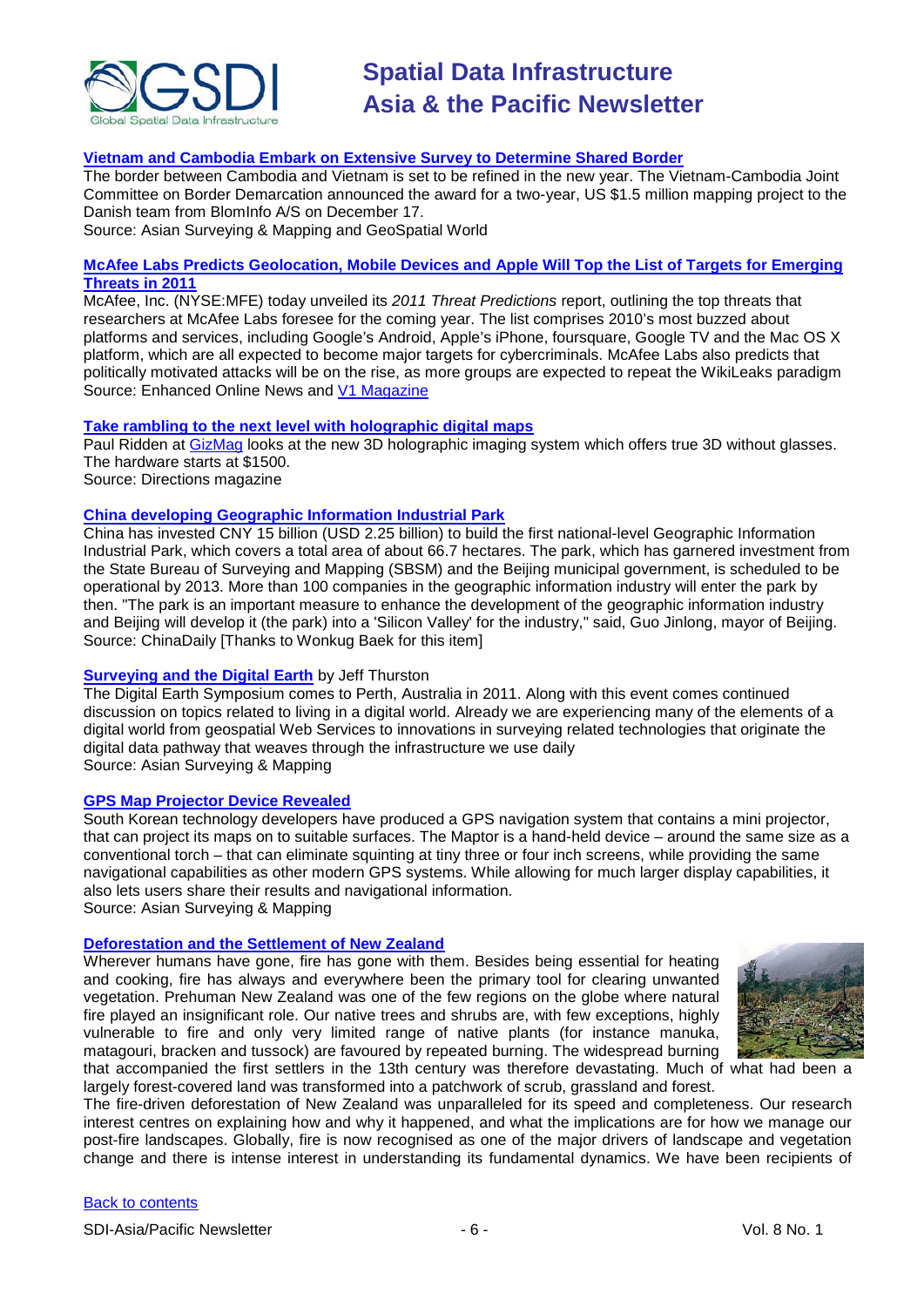

several Marsden grants focussed on fire and settlement issues, and have collaborated widely with national and international groups studying fire.

Source: [Asian Surveying & Mapping](http://www.asmmag.com/news/headlines/deforestation-and-the-settlement-of-new-zealand-3012355) and Landcare Research

### **[Indonesia to Put Disaster Mitigation on the Map](http://www.thejakartaglobe.com/indonesia/2010-review-devastating-floods-a-tsunami-volcanic-eruptions/414029)**

Next year, Indonesia will have a detailed map of disaster-prone areas in the country which is expected to help provincial administrations develop better urban planning for disaster mitigation. Source: [Asian Surveying & Mapping](http://www.asmmag.com/news/headlines/indonesia-to-put-disaster-mitigation-on-the-map-3112364) and the *Jakarta Globe*

# **[Queensland State Disaster Management Group](http://www.disaster.qld.gov.au/news/default.asp)**

Whilst many parts of Queensland have commenced recovery efforts, other areas are bracing for more flooding. Source: [Asian Surveying & Mapping](http://www.asmmag.com/news/headlines/queensland-state-disaster-management-group-3012361) and the Queensland Government

### <span id="page-6-0"></span>[Back to contents](#page-0-0)

# **News from abroad**

*"This section has been included to highlight some of the developments happening outside the region which demonstrate SDI in action.*

## **[UK to develop National Address Gazetteer Database](http://www.ordnancesurvey.co.uk/oswebsite/media/news/2010/dec/nationaladdressing.html)**

Addressing information from local authorities and Ordnance Survey (OS) will be brought together to create a 'National Address Gazetteer Database' to provide one definitive source of accurate spatial address data. Source: [GeoSpatial World Weekly](http://www.geospatialworld.net/index.php?option=com_content&view=article&id=20513%3Auk-to-develop-national-address-gazetteer-database&catid=49%3Aproduct-data&Itemid=1) and Ordnance Survey News Release

# **[GIS market to experience vibrant growth](http://www.arcweb.com/Research/Studies/Pages/Geospatial-Info-Systems.aspx)**

The worldwide market for GIS is forecast to grow 65 percent over the next five years, representing a compound annual growth rate of 10.5 percent, according to a new ARC Advisory Group study. With the global economic downturn now predominantly in the past, capital spending on information technology has rebounded vigorously. The GIS market has taken part in this technology rebound and is expected to experience vibrant growth. Source: [GeoSpatial World Weekly](http://www.geospatialworld.net/index.php?option=com_content&view=article&id=20511%3Agis-market-to-experience-vibrant-growth-study&catid=72%3Abusiness-market-survey-research&Itemid=1) and [ARCweb.com](http://www.arcweb.com/AboutARC/Press/Lists/Posts/Post.aspx?List=fe0aa6f8-048a-418e-8197-2ed598e42370&ID=165&RootFolder=%2FAboutARC%2FPress%2FLists%2FPosts)

# **[Azerbaijan completes first phase of land reforms](http://en.trend.az/capital/business/1791975.html)**

Azerbaijan completed first phase of land reforms, according to Garib Mammadov, head of the State Committee of Land and Cartography, Azerbaijan. The land reforms in Azerbaijan was launched in 1995. Source: [GeoSpatial World Weekly](http://www.geospatialworld.net/index.php?option=com_content&view=article&id=20258%3Aazerbaijan-completes-first-stage-of-land-reform&catid=47%3Aproduct-surveying-mapping&Itemid=1) and [en.trend.az](http://en.trend.az/)

### **[3D laser scanner images dinosaur footprints](http://www.photonics.com/Article.aspx?AID=45150)**

Throughout Trentino, Italy, many signs have been left by the dinosaur giants that trod the beaches and dominated the landscape millions of years ago. Icnologists – scientists who study the traces of animal behaviour – have long been trying to discover more about the types of animals that once roamed the earth. Coming to their aid are new 3-D technologies developed by the FBK Trento research centre. These noninvasive and extremely precise methods, based on photogrammetry and 3D laser scanning, offer documentation of fossils that is more accurate than previous methods.

Source: [GeoSpatial World Weekly](http://www.geospatialworld.net/index.php?option=com_content&view=article&id=20268%3A3d-laser-scanner-images-dinosaur-footprints&catid=66%3Aapplication-miscellaneous&Itemid=1) and Photonics.com

### **[AARSE Addis Ababa Declaration](http://www.servir.net/africa/index.php?option=com_mamblog&Itemid=54&task=show&action=view&id=950&Itemid=54)**

In a seven point declaration issued at the end of its five day conference in Addis Ababa, Ethiopia, held October 25-29, 2010, the [African Association of Remote Sensing of the Environment](http://www.itc.nl/aarse/) (AARSE) stressed that coordination is vital to ensure that the benefits of space science and technology in regional initiatives. The conference attendees includes distinguished geoscientists, educators, researchers, decision makers, practitioners and allied service providers from 40 countries. AARSE urges colleagues to give their full support to the following recommendations in whatever ways possible. Colleagues also are encouraged to bring the declaration to the attention of their organizations, publicizing it at relevant events and websites and citing the recommendations in presentations and publications.

Thanks to Kate Lance for this item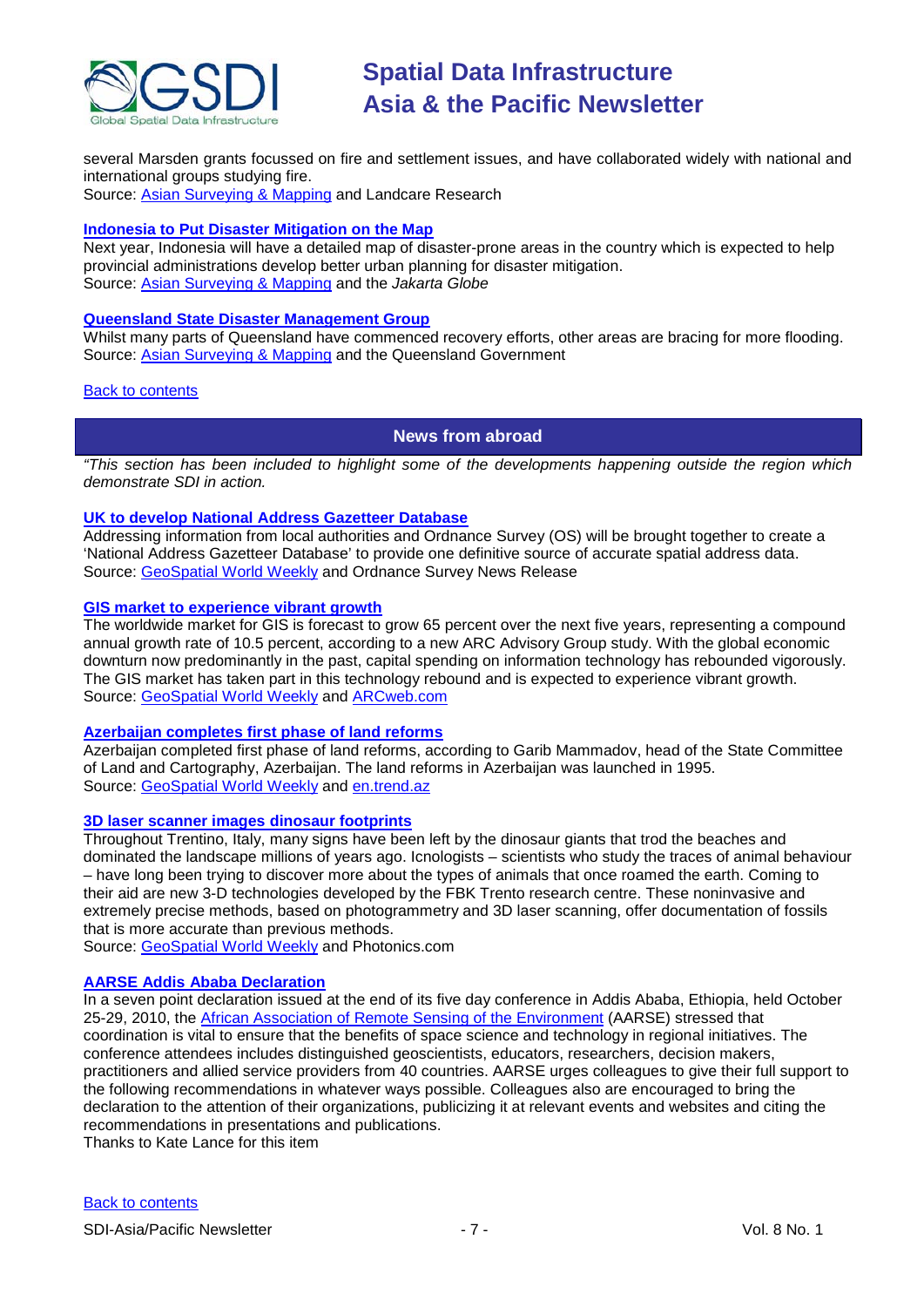

## **Mapping – Permanent Mean Sea Level**

Based in the UK, the Permanent Service for Mean Sea Level is continually monitoring ocean mean sea level around the world. Google Earth has been used to show the permanent network around the globe and a file can be [downloaded.](http://www.psmsl.org/)

Source: [Vector One blog](http://www.vector1media.com/vectorone/?p=6965)

### **[GLONASS Launch Failure -](http://www.asmmag.com/features/feature/glonass-launch-failure-end-of-glonass-1712265) End of GLONASS?**

Last week three GLONASS satellites were launched from Baikonur, Russia and failed to achieve orbit. A quick review of the international media showed a wide variation in response. Some were downright negative, seeing the failure as the end of the GLONASS program. That is not the case and not going to happen. Source: Asian Surveying & Mapping

## **Address of the Incoming President - [CheeHai Teo, FIG President 2011-2014](http://www.asmmag.com/news/headlines/address-of-the-incoming-president-cheehai-teo-fig-president-2011-2014-1812270)**

Full text available from [FIG](http://www.fig.net/council/teo_papers/2010/handover_address_nov_2010.pdf) Source: Asian Surveying & Mapping

## **[Satellite imagery reveals mounting strain on biosphere](http://environmentalresearchweb.org/cws/article/news/44582)**

NASA satellite images have revealed that the biosphere is under increasing strain due to rising population and consumption of crops and animals. If the situation continues at present rates then by 2050 more than half of the new plant material generated on Earth each year will be required for humans. These findings were presented by NASA scientists at the American Geophysical Union (AGU) Fall Meeting. Source: [Geospatial World Weekly](http://www.geospatialworld.net/index.php?option=com_content&view=article&id=21135%3Asatellite-imagery-reveals-mounting-strain-on-biosphere&catid=52%3Aapplication-natural-resource-management&Itemid=1) and EnvironmentalResearchWeb

### **[Insurers use GIS in battle against fraud](http://www.ordnancesurvey.co.uk/oswebsite/media/news/2010/dec/insurancefraud.html)**

Over the last year there has been an 88% increase in the number of insurance fraud investigators using geographic information to build up evidential cases for prosecution. Nearly half (47%) are now using it to help with prosecutions compared to 25% last year. Almost four in five (77%) IFIs are using geography in their current role to help with hot spot analysis, verify customer information and help detect fraud at claim and policy inception stages.

Source: Ordnance Survey (UK) press release

# **[Satellite Data Provide A New Way To Monitor Groundwater In Agricultural Regions](http://www.spacemart.com/reports/Satellite_Data_Provide_A_New_Way_To_Monitor_Groundwater_In_Agricultural_Regions_999.html)**

Scientists at Stanford have found a way to cheaply and effectively monitor aquifer levels in agricultural regions using data from satellites that are already in orbit mapping the shape of Earth's surface with millimeter precision.

Source: SpaceMart.com

### **[NASA creating topographic map of Moon](http://www.nasa.gov/mission_pages/LRO/news/lola-topo-map.html)**

NASA's Lunar Reconnaissance Orbiter is allowing researchers to create the most precise and complete map to date of the moon's complex, heavily cratered landscape. Source: NASA News and [GeoSpatial World Weekly](http://www.geospatialworld.net/index.php?option=com_content&view=article&id=21166%3Anasa-creating-topographic-map-of-moon&catid=47%3Aproduct-surveying-mapping&Itemid=1)



### **[GIS used to select sites for solar parks](http://www.siliconrepublic.com/green-tech/item/19692-adas-plans-to-develop-uks/)**

Environmental consultancy firm, ADAS, has teamed up with the solar PV expert Enfinity to scope out sites for the development of 50MW of solar parks in southern England and south Wales in 2011. The firm is scoping out suitable sites for solar power to be installed using a bespoke GIS screening tool. Such sites need to be flat, have good electricity connectivity and minimal visual impact. Source: [Geospatial World Weekly](http://www.geospatialworld.net/index.php?option=com_content&view=article&id=21148%3Agis-aid-in-developing-solar-parks&catid=60%3Aapplication-utility&Itemid=1) and Silicon Republic

### *New York Times* **provides "Mapping America"**

The New York Times website provides instant mapping capability, nationwide for 22 demographic and housing variables. The site is called [Mapping America.](http://projects.nytimes.com/census/2010/explorer) It is incredibly fast and easy to use. Major themes are Race and Ethnicity, Income, Housing and Families, and Education. Dots represent different numbers of people depending on scale.

Thanks to Wonkug Baek for this item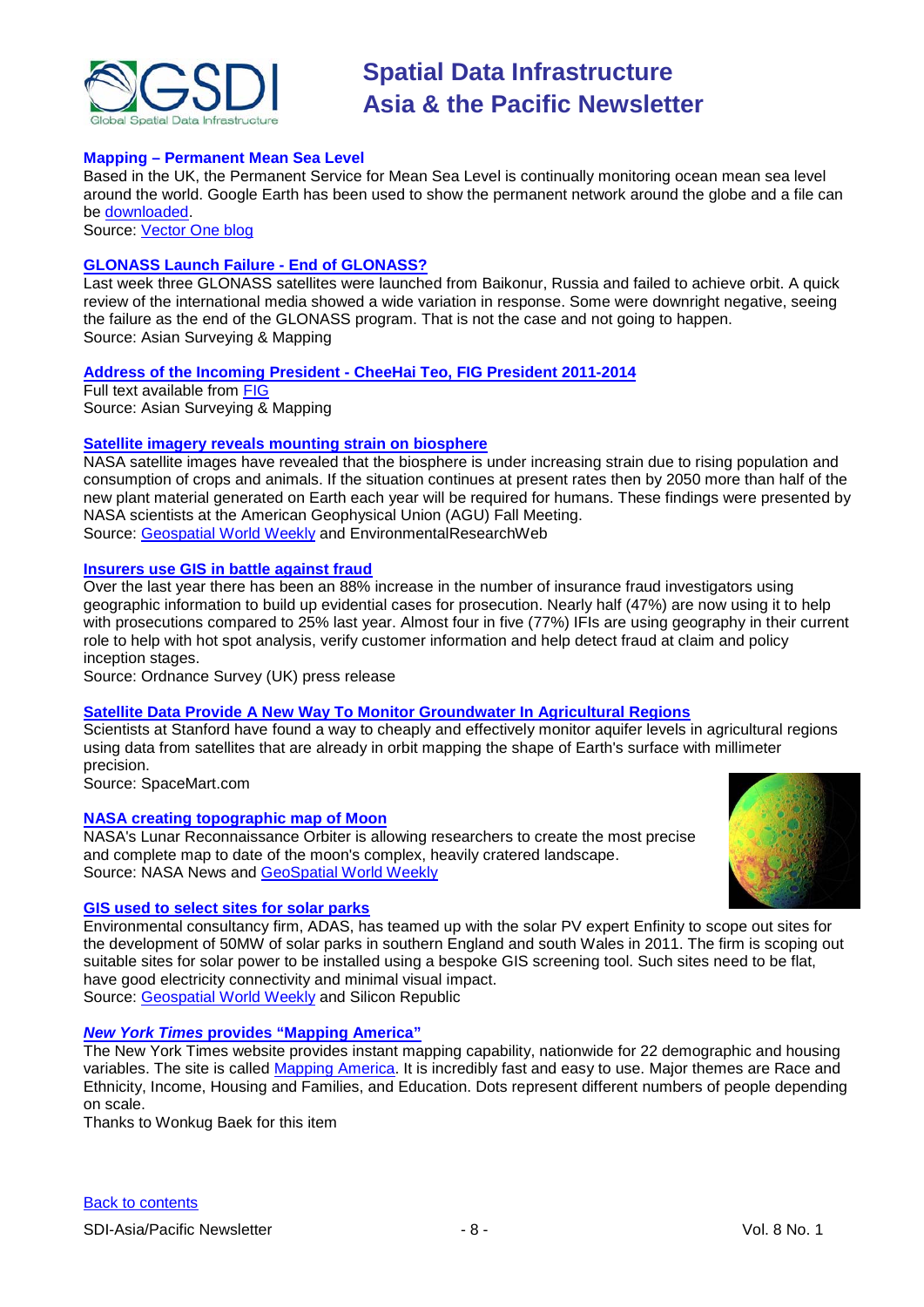



# **"Living Earth" simulator**

The Living Earth Simulator (LES), a gigantic computer simulator that can replicate and predict what's happening on earth. **[FuturICT](http://www.futurict.ethz.ch/FuturICT)** is a 10 year 1 billion euro program to explore social life on earth and *everything* it relates to - from global weather patterns to extreme poverty. Thanks to the Thematic Mapping [blog](http://blog.thematicmapping.org/2010/12/living-earth-simulator.html) for this item Source: BBC [news](http://www.bbc.co.uk/news/technology-12012082)

**[ESA unveils world's land cover map](http://www.esa.int/esaEO/SEM5N3TRJHG_index_0.html)**

The European Space Agency's (ESA) 2009 global land cover map has been released and is now available to the public online from the 'GlobCover' website. GlobCover 2009 proves the sharpest possible global land cover map can be created within a year. The map was produced using 12 months of data from Envisat's Medium Resolution Imaging Spectrometer at a resolution of 300m. ESA and Belgium's Université catholique de Louvain created the map using software developed by Medias France and Germany's Brockmann Consult on data collected from 1 January to 31 December 2009. GlobCover 2009 was generated within a year of acquiring the final satellite data. These maps are useful for studying the effects of climate change, conserving biodiversity and managing natural resources.

Source: ESA news [thanks to Wonkug baek for this item]

#### **[Bahrain adds 5 data layers to NGIS](http://www.bahrainlocator.gov.bh/gisnewsletter/2.html)**

Five new spatial data layers have been added to the National Geospatial Data Clearinghouse, according to Dr. Khalid Al—Haidan, Director of GIS and member of the National GIS Steering Committee, Bahrain. These layers are special data layers of digital elevations, health information layer,

demographic statistics layers, communications layer and Kingdom geoids layer. The new layers will supplement more than 25 data layers of the infrastructure information embedded within the National Geographic Information System that serves more than 30 government and nongovernment authorities round the clock. It enables faster decision making service and overall planning. Source:

Source: < [www.bahrainlocator.gov.bh](http://www.bahrainlocator.gov.bh/) > [thanks to Wonkug baek for this item]



## <span id="page-8-0"></span>[Back to contents](#page-0-0)

# **Articles**

**History of Surveying [CPS-98—An Odd Geodetic Survey Crew](http://www.amerisurv.com/content/view/8122/153/)** written by Albert E. Theberge, Jr. During the Second World War, US conscientious objectors served in non-combatant roles (in the Civilian Public Service) or gaol. One group was sent to the Coast and Geodetic Survey (C&GS). A geodetic field party was formed from this group in May 1943. Both the camp and field crew were designated CPS-98. They conducted operations until September 1946 in remote areas of the American Southwest including west Texas, New Mexico, Utah, Colorado, Arizona, and Nevada. Initially the crew operated side by side with Coast and Geodetic Survey personnel but, after a training period, CPS-98 was manned almost exclusively by COs, with the exception of the party chief and a reconnaissance man who worked in advance of the triangulation work. Source: [The American Surveyor](http://www.amerisurv.com/component/option,com_frontpage/Itemid,1/)

**[Forecasting Weed Distributions using Climate Data: A GIS Early Warning Tool](http://www2.allenpress.com/pdf/ipsm-03-04-365-375.pdf)** by Jarnevich, Holcombe, Barnett, Stohlgren, and Kartesz (PDF)

The rapid-assessment geographic information system tool described in this paper is very applicable to management of invasive exotic species. County-level records for weed distributions for large geographic areas are readily available on Websites, unlike point location data. This tool is easy to use and creates potential distribution maps based on climate variables. These maps can then be used to generate watch lists for early detection of the weeds. Early detection can help efforts to eradicate a problem species before a large infestation occurs that is much more difficult to control.

Source: Weed Science Soc of America, *Invasive Plant Science and Management* 2010 3: pp 365–375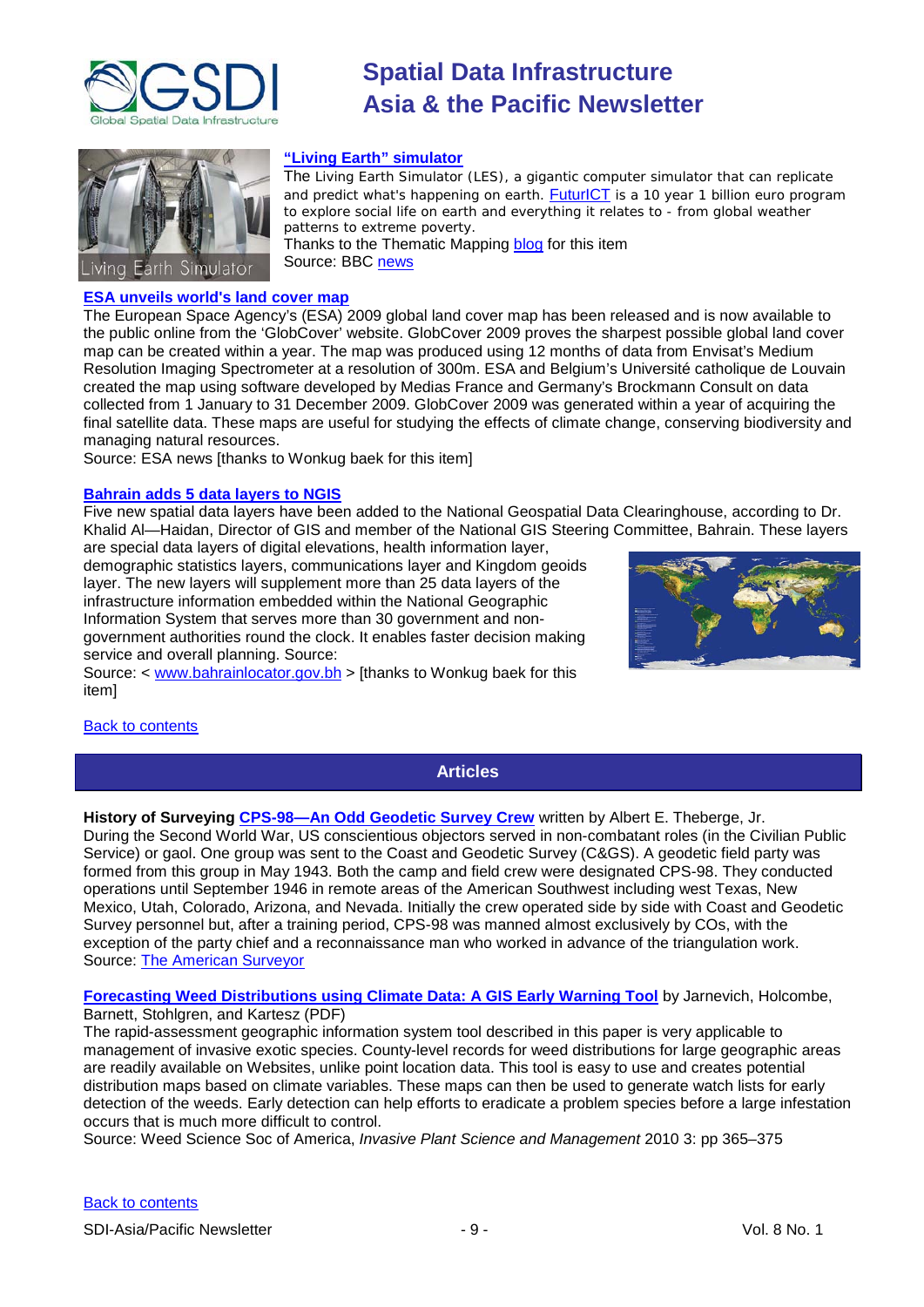

# **Books and Journals (including Videos and Web publications)**

## <span id="page-9-0"></span>**[Podcast: Predictions for the Geospatial Marketplace 2011](http://www.directionsmag.com/podcasts/podcast-predictions-for-the-geospatial-marketplace-2011/147722)**

Directions magazine editors step up to the plate and offer predictions for the geospatial marketplace in 2011. Among the organizations in their discussions: PBBI, Safe Software, OpenStreetMap, Esri, Foursquare, Facebook and Oracle.

Source: Directions magazine

### **Call for Papers –** *Computers & Geosciences* **journal**

A Call for Papers has been issued for a Special Issue of the journal *Computers & Geosciences*, with the title "towards a geoprocessing web"...

This special issue is to collect the current representative research in the area of Geoprocessing Web. To this aim, the Editors seek a number of high-quality research and application papers that discuss the state-of-the-art research on theoretic framework and practical implementations, and identify challenges and open issues in Geoprocessing Web. Topics of interests include, but are not limited to:

Service-Oriented Architecture for the Geoprocessing Web

Geoprocessing in the Grid and in the Cloud computing

Geoprocessing and Linked data

Standards and Metadata for Geoprocessing

Discovery in the Geoprocessing Web

Quality of Service and Service Level Agreement in the Geoprocessing Web

Geoprocessing Web and the Model Web

Geospatial e-Science Workflow

Applications in the Geoprocessing Web

### **Important Dates:**

Paper submission deadline: March 15, 2011

Publication: 4th quarter of 2011

# **Submission Guidelines**

Manuscripts should be previously unpublished, 8-12 pages (3000-5000 words) and follow Elsevier's formatting guidelines. Submission is via the Elsevier online paper submission system

<<http://ees.elsevier.com/cageo/default.asp> >, Article Type is Special Issue: Geoprocessing Web. All manuscripts will be peer-reviewed by at least two professionals. Qualified papers will be reviewed and recommended by the guest editors, with final decisions made by the journal's editors.

## **[Assessing Spatial Data Infrastructures](http://www.ncg.knaw.nl/eng/publications/Geodesy/76Grus.html)** by Lucasz Grus, Publications on Geodesy 76, Delft, 2010. 171 pages. ISBN: 978 90 6132 320 4. € 7.00

Over the last two decades many countries throughout the world have taken steps to establish national Spatial Data Infrastructures (SDls). These actions have sought to provide an infrastructure for accessing and sharing spatial data to reduce the duplication of spatial data collection by both users and producers, and enable better utilization of spatial data and associated services. When developing SDI initiatives it is increasingly important to assess their outcomes in order to justify the resources spent on those infrastructures. Many researchers throughout the world have been struggling with the issue of assessing SDls. The task is difficult due to complex, dynamic and constantly evolving nature of SDI.

### **[Web GIS: Principles and Applications](http://www.vector1media.com/articles/reviews/17393-web-gis-principles-and-applications)** by Pinde Fu & Jiulin Sun, [ESRI Press,](http://esripress.esri.com/display/index.cfm?fuseaction=display&websiteID=188&moduleID=0) ISBN: 978- 1589482456 2010, 312 pages, Review by Jeff Thurston (V1 Magazine)

Geographic information systems (GIS) have evolved from being desktop focused software to become internet oriented and offered as web services. Today many people actively engage GIS through web services delivered over the internet. These activities are continuing to expand and will undoubtedly offer the widest variety of spatial information services well into the future, providing a wide variety of GIS functionality.

**[OpenStreetMap: Using and Enhancing the Free Map of the World](http://openstreetmap.info/content/index.html)** by Frederik Ramm, Jochen Topf, and Steve Chilton, UIT Cambridge, 1st edition, 2010, ISBN 978-1-90686-011-0, 386 pp

Reviewed by [Adena Schutzberg](http://www.directionsmag.com/articles/book-review-openstreetmap-using-and-enhancing-the-free-map-of-the-worl/146742) (Directions Magazine)





SDI-Asia/Pacific Newsletter  $\sim$  10 - 10 - Vol. 8 No. 1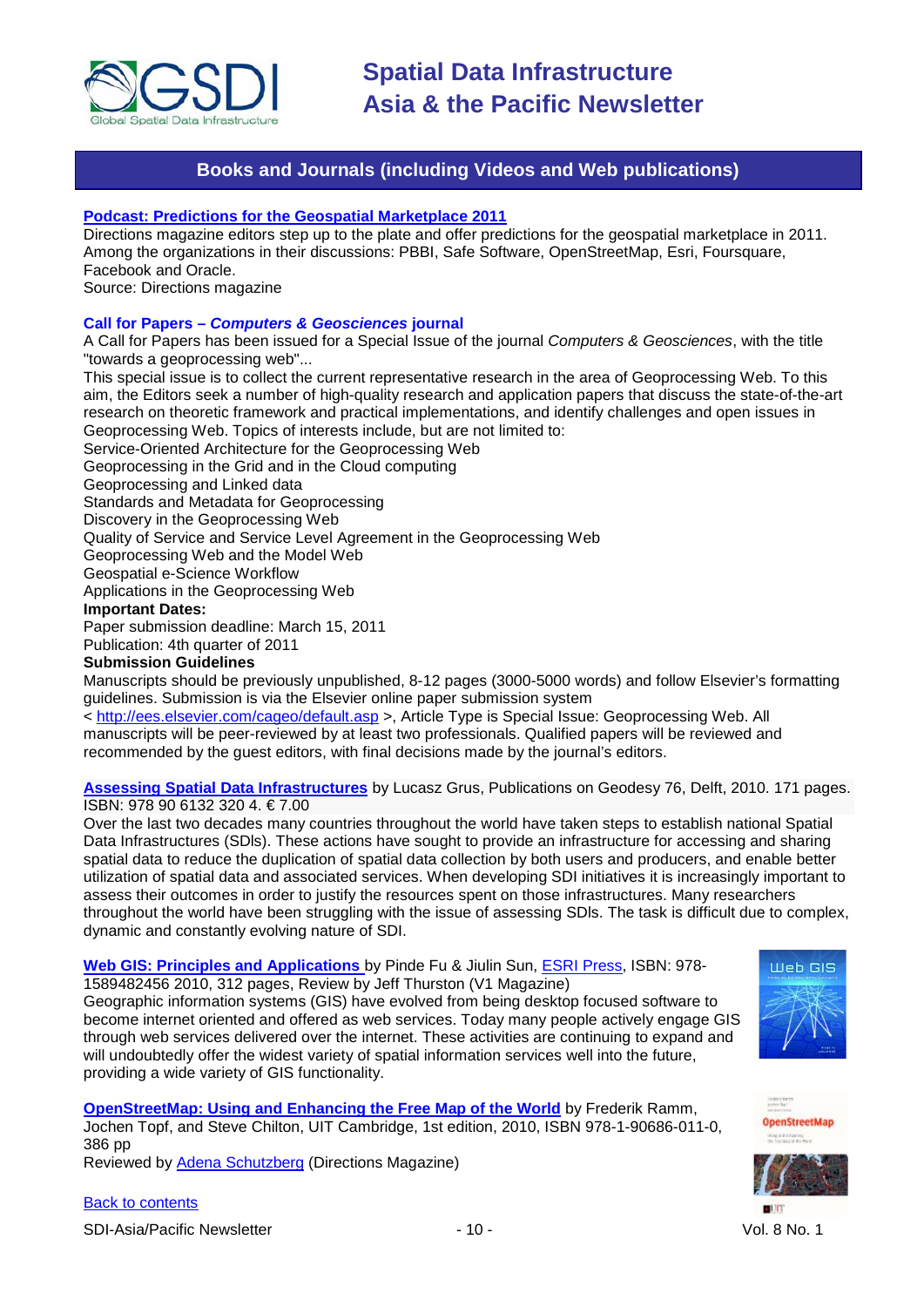

**NOTE:** this book is **NOT OpenStreetMap - [Be Your Own Cartographer](http://www.vector1media.com/articles/reviews/16978-openstreetmap-be-your-own-cartographer)** by Jonathan Bennett, PACKT, ISBN: 9781847197504, 2010, 237 pages reviewed by Jeff Thurston (V1 Magazine) and previously noted in the [December issue](http://portal.gsdi.org/files/?artifact_id=786) of the *SDI-AP newsletter*

**Mother Pelican - [A Journal of Sustainable Human Development, Volume 6, Number 12, December 2010](http://www.pelicanweb.org/solisustv06n12page1.html)**

**[Open Planet 4](http://jornadas.gvsig.org/descargas/magazine)**, the magazine published for the **International gvSIG Conference** is now available in electronic format.

*Co-ordinates* **magazine – [November, 2010](http://mycoordinates.org/pdf/nov10.pdf)** Also available in [ZIP file](http://mycoordinates.org/pdf/nov10.zip)

**Maaike van der Vegt** Internship Report, **"***[Evaluating GIS in local government in developing countries](http://www.geospatialworld.net/index.php?option=com_content&view=article&id=19403&Itemid=508)***"** ITC, The Netherlands

**The American Surveyor** *[Newsletter](http://www.amerisurv.com/newsletter/21DEC2010.htm)*

**[LiDAR News online](http://www.lidarnews.com/)**

**[Machine Control online](http://www.machinecontrolonline.com/)**

**[SERVIR-Africa community news -](http://www.servir.net/africa/index.php?option=com_mamblog&Itemid=54&task=show&action=all&id=0&ignorecount=1) entries posted in November 2010**

<span id="page-10-0"></span>**[Back to contents](#page-0-0)** 

# **Just for Fun!**

**[COPS \(Cartographer's Obese Pen Syndrome\) -](http://www.dailymail.co.uk/news/article-1339137/Neighbours-spend-400k-battle-60cm-land-Broxbourne-Common.html?ito=feeds-newsxml) FAULTY MAP – Battlelines run thick**

Warring neighbours have spent \$630,000 on legal bills in a battle over 60 cm of land after planners drew a boundary line that was too thick on a map.

Had a draughtsman used a finer pen when marking out the boundaries, Spencer and Suzannha Cooper's court action against Geoffrey Silverman would never have got off the ground.

But the ambiguity on the small-scale plan has led to a costly legal case which is now headed to the Court of Appeal.

A British judge described the dispute over the sliver of land in broxbourne Common, Hertfordshire, as "ruinous". Source: [mx News,](http://www.mxnet.com.au/) 17 December, 2010, p 8; and The Daily Mail.

### **[17th century map of Canada discovered on dusty Scottish shelf](http://www.nationalpost.com/news/17th+century+Canada+discovered+dusty+Scottish+shelf/3896616/story.html)**

A long-lost treasure of Canadian history — a one-of-a-kind, 17th century map of the country, hand-drawn by the leading English cartographer of the era — has been discovered under a thick layer of dust in the utility room of an old house in rural Scotland. Source: National Post and [GeoSpatial World](http://www.geospatialworld.net/index.php?option=com_content&view=article&id=19436%3A17th-century-map-of-canada-discovered&catid=48%3Aproduct-cartography-map-publishing&Itemid=1)





# **[Computer Code or a Subway Map?](http://blogs.wsj.com/law/2010/12/02/computer-code-or-a-subway-map-aleynikov-jury-presented-with-a-jumble/)**

On the morning of December 2, two days into the trial of computer programmer Sergey Aleynikov on allegations that he stole Goldman Sachs's computer code, U.S. District Judge Denise Cote closed the courtroom. The concern: protection of Goldman's "trade secrets." It was unclear how long the courtroom would remain closed.

The judge reopened the courtroom 45 minutes later, but that might not have made much of a difference to much of the outside world.

If you're a person of average intelligence without a specialty in the technology of stock trading, you'll need more than a few hours in court to understand the complex charts and data directories mapping out Goldman's confidential source code for its high-frequency trading platform.

While the infrastructure and the coding that powers Goldman's trading is surely valuable to Goldman's competitors, it might be coming across as alphabet soup and a maze for the men and women in the jury who will decide Aleynikov's fate.

[Back to contents](#page-0-0) SDI-Asia/Pacific Newsletter  $\overline{\phantom{a}}$  - 11 -  $\overline{\phantom{a}}$  Vol. 8 No. 1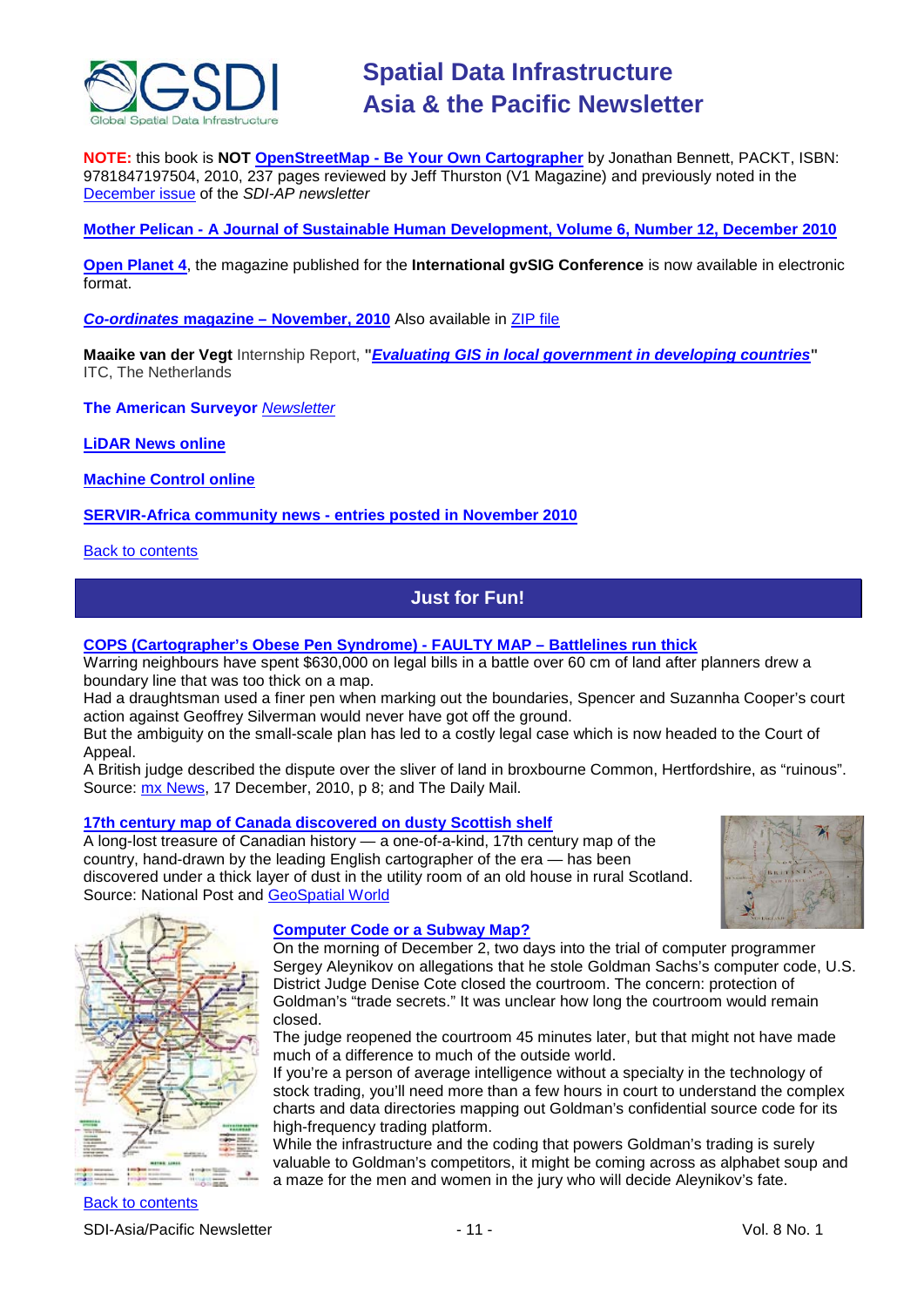

One exhibit prosecutors examined on Wednesday was a list of Goldman computer directories, some with odd combinations of letters and numbers, which likely mean little without a deep understanding of either Goldman's system or background in computer programming. One directory included the word "ouch."

As prosecutors explored the infrastructure of Goldman's trading systems, they put into evidence maps of computer systems that to some jurors surely could have been confused with a subway map in Russia (pictured), Aleynikov's native country.

Source: Wall Street Journal [law blog](http://blogs.wsj.com/law/)

# **[Three Boats, Three Designs, One Goal](http://trl.trimble.com/docushare/dsweb/Get/Document-517122/)**

On-board GPS used to verify speed sailing records. Source: [Technology & more, issue 2010-3](http://trl.trimble.com/docushare/dsweb/Get/Document-517100/TM16FINAL_092310.pdf) at < [http://www.trimble.com/survey/customer\\_stories.aspx](http://www.trimble.com/survey/customer_stories.aspx) >



# **This Fall's Top "Off the Beaten Path" Maps**

(selected by Directions magazine & listed as "Off the Beaten Path))

Directions magazine offers links to six newsletters from the fall that feature "Off the Beaten Path" maps and visualizations. Off the Beaten Path selections are comprised of maps or mapping applications that Directions magazine thinks take a slightly different view of the world. If you missed them the first time around, here's a chance to catch up. Enjoy!

\*\*You'll have to scroll down a bit in each newsletter to find the map.\*\*

[Sepiatown;](http://www.sepiatown.com/) [The Montana Authors Project;](http://www.missoulapubliclibrary.org/map/) [Interactive Map: Poverty Data by Congressional District;](http://halfinten.org/issues/articles/poverty-data-by-congressional-district/) The [CommonCensus Map Project;](http://commoncensus.org/index.php) [The Geography of Offshore Oil;](http://ngm.nationalgeographic.com/2010/10/gulf-oil-spill/gulf-map-interactive) [Slopeview's OnSnow site](http://www.slopeviews.com/onsnow-beta/) Source: Directions magazine

### <span id="page-11-0"></span>[Back to contents](#page-0-0)

# **Training Opportunities**

### **ESRI offering technical certification**

ESRI offers a technical certification program for their software. The ESRI Technical Certification Program will recognize people skilled in desktop, developer, and enterprise use of ESRI technology. Earning a certification will mean an individual possesses a high level of technical expertise using ESRI software. Starting in January of 2011, certification will be offered for the following: ArcGIS Desktop Associate, ArcGIS Desktop Professional, Web Application Developer Associate, Enterprise Geodatabase Management Associate, and Enterprise Administration Associate. Eight more certifications will be offered later next year and in 2012. Certification will be accomplished by taking a two-hour exam consisting of 90-95 multiple choice questions and will be offered in English only. The test will be available at 5,000 locations in 165 countries.

Registration opens January 17, 2011.

More about ESRI's [Technical Certification Program](http://training.esri.com/certification/) Source: GISLounge

# **[3nd Annual Spatial Ontology Community of Practice Workshop](http://www.fgdc.gov/fgdc-news/spatial-ontology-cop-workshop)**

Invitation - 3nd Annual Spatial Ontology Community of Practice (SOCoP) Workshop: Development,

Implementation and Use of GeoSpatial Ontologies and Semantics

U.S. Geological Survey (USGS) National Center, reston, Virginia, USA

# **Friday December 3, 2010 from 9:00 AM - 3:00 PM**

The purpose of the workshop is to continue the discussion from the previous SOCoP < [http://www.socop.org](http://www.socop.org/) > workshops in advancing spatial ontologies and semantic tools in the geospatial data domain. The main theme of this 3rd iteration of the workshop is the current and future state of development, implementation, and use of geospatial semantics and ontologies in meeting organizational mission and program needs.

There is no charge for the workshop.

Proceedings from last year's Workshop complete with presentation slides and audio are available at < [http://ontolog.cim3.net/cgi-bin/wiki.pl?SOCoP/Workshop\\_2009\\_11\\_12](http://ontolog.cim3.net/cgi-bin/wiki.pl?SOCoP/Workshop_2009_11_12) >, thanks to the support of Ontolog.

*Directions Magazine* [Webinars](http://www.directionsmag.com/webinars/) (Web Seminars)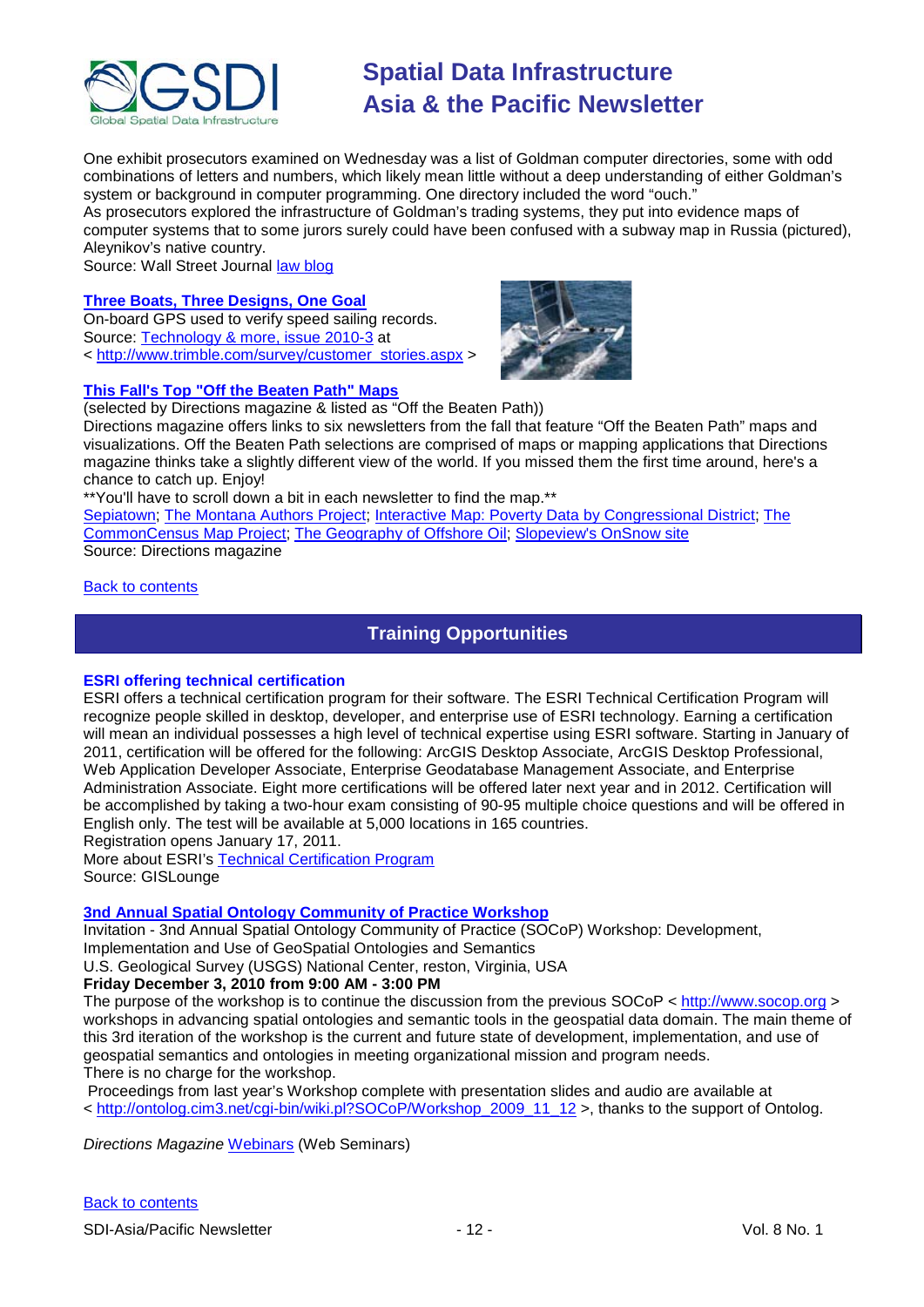

## **OpenGeo Releases Training Courses Under Creative Commons**

At the Free and Open Source Software for Geospatial (FOSS4G) conference in Barcelona this past week, OpenGeo announced the availability of its training materials online, licensed under the Creative Commons Share-Alike With Attribution license. Introductory workshops on the PostGIS spatial database, OpenLayers web mapping library, and the GeoServer map and feature server are all available [online.](http://www.workshops.opengeo.org/)

### **[Vexcel Imaging Web Events \(Webinars\)](http://www.microsoft.com/ultracam/en-us/WebEvents.aspx) -** including past webinars

### <span id="page-12-0"></span>[Back to contents](#page-0-0)

# **Funding Opportunities, Awards, Grants**

#### **[Master's and Doctoral opportunities in remote sensing -](http://www.csir.co.za/recruitment/NRE_Meraka_Nov.php) CSIR NRE and Meraka Institute – Pretoria Funded MSc and PhD scholarships in remote sensing applications with CSIR**

The CSIR (Council for Scientific and Industrial Research) is a leading scientific and technology research organisation, implementing projects throughout Africa and making a difference in people's lives. Two leading remote sensing research groups seek motivated and enthusiastic Master's and doctoral students to conduct original research toward the development of Earth Observation applications in support of the South African Earth Observation Strategy.

**1) Indigenous forest monitoring (optical hyperspectral – multispectral imagery)-Ref 4734**

- 1 Doctoral student and 2 Master's students
- **2) Woodland / forest biomass assessment (LiDAR, radar, and optical imagery)-Ref 4734**
- 1 Doctoral student and 1 Master's student
- **3) Time-series analysis of fire and vegetation patterns-Ref 4735**
- 1 Doctoral or Master's student and 2 Master's students

#### **4) Change detection-Ref 4735**

1 Doctoral or Master's student

Successful applicants will possess either an Honours degree (for Master's applicants) or a Master's degree (for doctoral applicants) in remote sensing, environmental sciences, image processing, electronic engineering or a related field with a good academic record. The appointment will be made in accordance with the CSIR's employment equity initiatives and **this specific call is limited to South African citizens**. Applicants must indicate for which position and degree they are applying. In some cases, the successful applicants will be required to enrol with a collaborating university.

Go to this [website](http://www.csir.co.za/apply.php) to apply online **Closing date: 10 January 2010**

### **[IBM annnounces new grant program to create smarter cities](http://www.smartercitieschallenge.org/)**

IBM has inaugurated the Smarter Cities Challenge, a competitive grant program through which IBM will award a total of \$50 million worth of technology and services to a hundred municipalities across the globe.

Over the next three years, IBM will send top experts to those cities that have made the strongest case for participating in the Smarter Cities Challenge. IBM consultants will immerse themselves in local issues involving the administration of healthcare, education, safety, social services, transportation, communications, sustainability, budget management, energy, and utilities.

Following the November 2010 program launch, applications will be accepted annually, with **the first cycle closing December 31, 2010.**

Thanks to Kate Lance for this item

**Best Student Paper Awards** Nanjing, China – May 26-9, 2011 see under "Conferences, Events"

A Student Paper Prize Competition will be held during **LIDAR & RADAR 2011**. It is a great opportunity for young researchers to expose their work in this event and be recognized for their scientific value. Any student willing to be considered for this competition is required:

to submit an abstract before 30 November 2010, indicating that he/she is willing to participate to the student competition. The abstract must have the name of the student as the first author.

to submit the full paper and an electronic copy of a certificate showing his/her student status by e-mail to [lidar2011@gmail.com](mailto:lidar2011@gmail.com) no later than 30 January 2011.

**to present the paper at the conference, if the paper is accepted and included in this session.**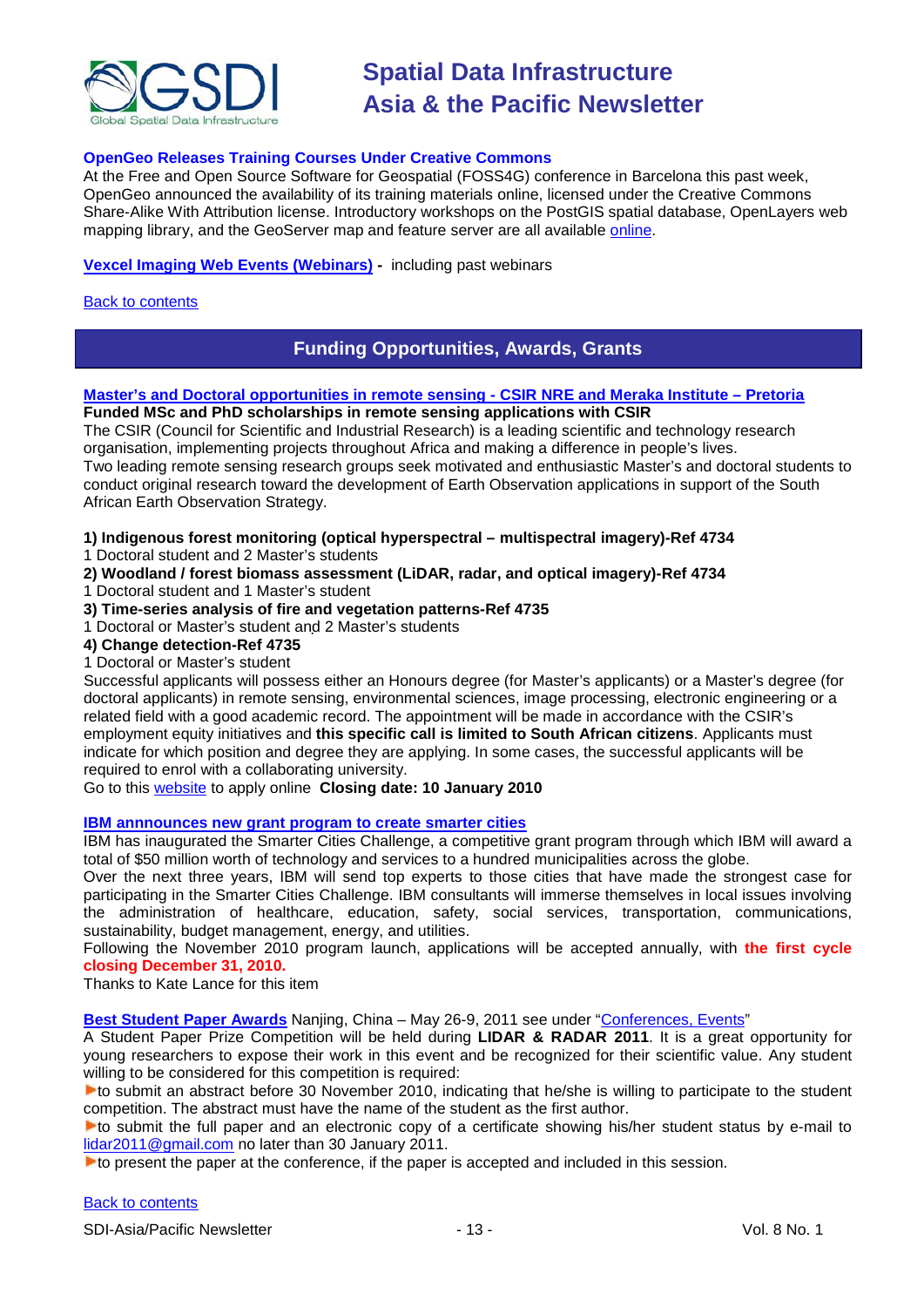

The **Best Student Paper Award** with a value of \$100 will recognize the best paper submitted by a student. Only papers submitted on or before the Proceedings submission deadline will be considered for these awards.

## **Bentley's 2011 Student Design Competition Call for Submissions Now Open**

The Bentley Student Design Competition is now accepting nominations for 2011. Students or teams (not to exceed 3 team members) may nominate their project in one of the categories, at their scholastic level, listed on the Bentley [website.](http://www.bentley.com/en-US/Corporate/News/Quarter+3/2011+Submissions.htm?BI=homepage&v=news+submissions)

**The deadline is March 18, 2011.**

#### <span id="page-13-0"></span>[Back to contents](#page-0-0)

# **Employment Opportunities**

**Spatial Jobs Online (Australia) Because of tight application closing dates the editors provide these**  websites for employment seekers to access directly: <<http://www.spatialjobs.com.au/> > and < [http://www.GISjobs.com.au](http://www.gisjobs.com.au/) >

## **Looking for a GIS - Geomatics Job in Canada?**

Here are some links: 1) [Geomatics Canada Job Site;](http://geomaticscanada.com/jobs.cfm) 2) [GeographyJobs.ca;](http://www.geographyjobs.ca/) 3) [GoGeomatics Canada;](http://canada.gogeomatics.net/frmHome.aspx) 4) [Geomatics Employment Center](http://gisjobs.ca/) Source: V1 Magazine

<span id="page-13-1"></span>[Back to contents](#page-0-0)

# **Conference Proceedings**

# **[Proceedings](http://wgrass.media.osaka-cu.ac.jp/gisideas10/papers.php?first_letter=all) of the International Symposium on GeoInformatics for Spatial-Infrastructure Development [in Earth and Allied Sciences \(GIS-IDEAS 2010\)](http://wgrass.media.osaka-cu.ac.jp/gisideas10/)**, 9-11 December 2010, Hanoi, Vietnam

According to the Organizing Secretary of GIS-IDEAS 2010, Prof. Venkatesh Raghavan, Osaka City University. "the conference attracted 120 participants -- 33 from overseas (Japan, Germany,USA, Switerzland, Taiwan). and 87 from Vietnam.

The [conference program](http://wgrass.media.osaka-cu.ac.jp/gisideas10/schedule.php) is available (some last minutes changes are not reflected in the schedule) Proceedings of full-papers and abstracts are [available online.](http://wgrass.media.osaka-cu.ac.jp/gisideas10/papers.php?first_letter=all) Thanks to Kate Lance for this item

# **[6th gvSIG Conference](http://jornadas.gvsig.org/comunicaciones/reports) - Reports, posters and articles**

Presentations, posters and articles presented during the 6th gvSIG Conference attended by  $\sim$  500 persons taking in the "Knowledge for change" theme.

The magazine *Open Planet 4*, the Live-DVD given during the Conference, and videos of presentations and workshops will be published soon.

### **[Map Africa stresses g-readiness for sustainable development](http://geospatialmilieu.org/ezine/maf2010.asp)**

Map Africa 2010, organised by GIS Development, successfully concluded in Cape Town, South Africa on November 25, 2010. The three-day event explored status of "Geospatial Readiness for Building Africa" and its importance for the continent as it emerges a global investment hotspot.



Source: [Geospatial Milieu](http://geospatialmilieu.org/)

### **GeoExpo takes Center Stage**

The two-day Geospatial Expo 2010 was held in Dubai recently. Around 16 exhibitors participated in the event that was attended by around 400 people. Source: [Geospatial Milieu](http://geospatialmilieu.org/)

# **[The first Latin American Remote Sensing Week \(LARS\) at Santiago de Chile](http://geospatialmilieu.org/ezine/lars_event.asp)**

## [Back to contents](#page-0-0) **[Hindu Kush-Himalayan region: bridging the data gap for adaptation to climate change](http://geoportal.icimod.org/symposium2010/)**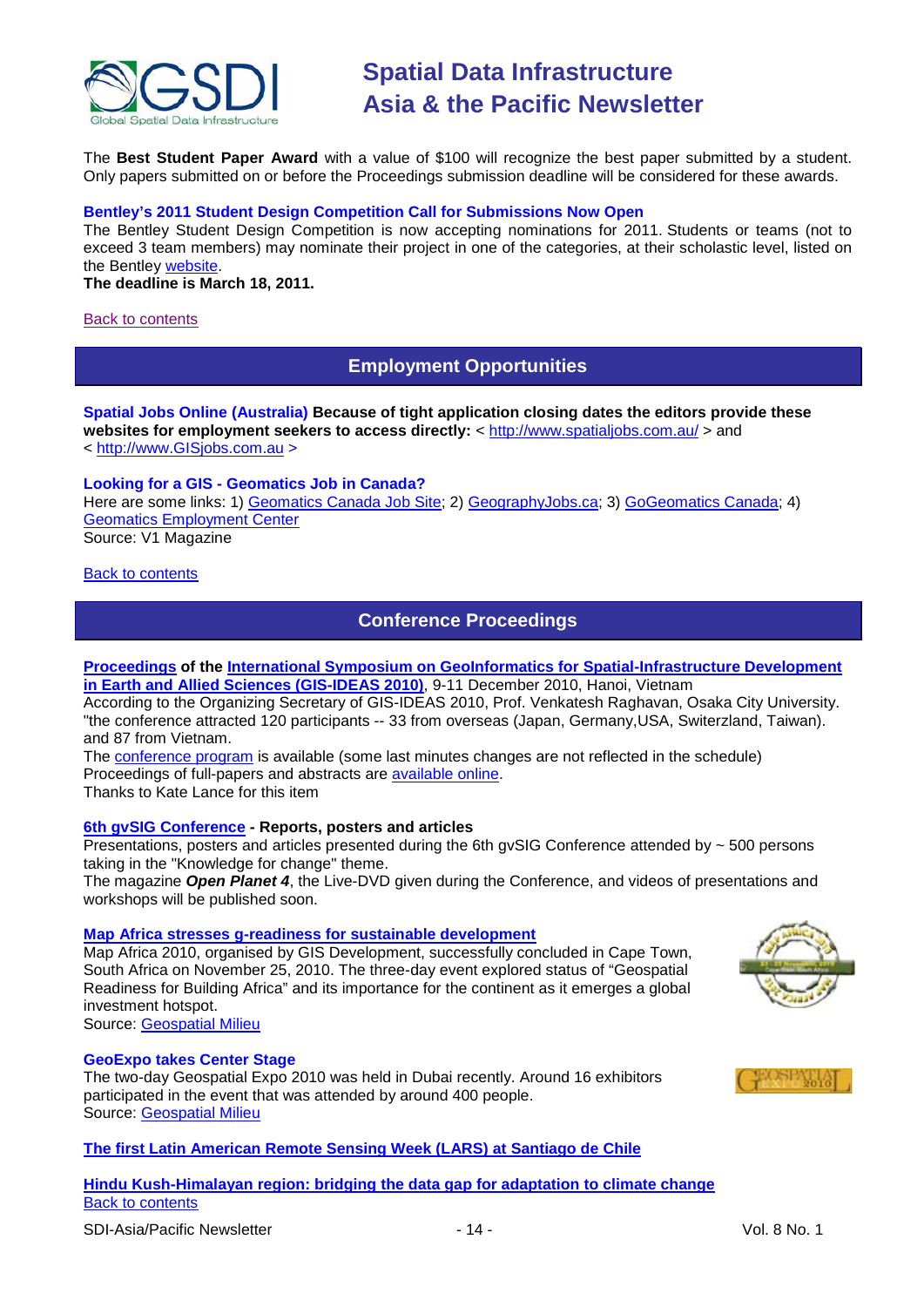

## **[The United Nations Regional Seminar on Census Data Dissemination and Spatial Analysis](http://unstats.un.org/unsd/demographic/meetings/wshops/Kenya_14Sept2010/default.htm)**,

**United Nations [workshops](http://unstats.un.org/unsd/demographic/meetings/wshops/default.htm)** - Demographic and social statistics

**[The Australian and New Zealand Map Society Conference 2010](http://blogs.slq.qld.gov.au/jol/2010/05/14/the-australian-and-new-zealand-map-society-conference-2010/)**

<span id="page-14-0"></span>**[Map Asia 2010](http://mapasia.org/2010/proceeding/index.htm)** and **Conference Report** 

# **Conferences, Events**

For upcoming events of global or major international interest, please visit the [upcoming conference list o](http://gsdi.org/events/upcnf.asp)n the GSDI website – as this conference list will be reserved for conferences within or with specific interest to the Asia Pacific Region.

#### **The editors welcome news of conferences & events from the newsletter subscribers**

### **Call for Expression of Interest to host AARSE 2014 and future Conferences \*Edited**

Call for Expression of Interest to host the 10th biennial International Conference of the African Association of Remote Sensing of the Environment (AARSE) in October 2014 and future Conferences. The 9th conference will be held in Morocco in October 2012.

| <b>Date</b>              | <b>Location</b>                          | <b>Event</b>                                                                                                                                                                                                                                        |
|--------------------------|------------------------------------------|-----------------------------------------------------------------------------------------------------------------------------------------------------------------------------------------------------------------------------------------------------|
| <b>January 2011</b>      |                                          |                                                                                                                                                                                                                                                     |
| $5 - 7$ January          | University of<br>Waikato, New<br>Zealand | <b>SEVENTH INTERNATIONAL CONFERENCE ON</b><br><b>ENVIRONMENTAL, CULTURAL, ECONOMIC AND SOCIAL</b><br><b>SUSTAINABILITY</b><br><b>Contact</b>                                                                                                        |
| 18 - 19 January<br>"NEW" | Stockholm,<br>Sweden                     | <b>GIS in Mining &amp; Exploration 2011</b>                                                                                                                                                                                                         |
| 19-21 January<br>"NEW"   | Washington, DC                           | <b>ESRI Federal User Conference (FedUC)</b>                                                                                                                                                                                                         |
| 18-21 January            | Hyderbad, India                          | <b>MapWorld Forum 2011</b><br>Contact<br><b>NOTE NAME CHANGE TO:</b><br><b>GEOSPATIAL WORLD FORUM 2011</b><br>Last date for <b>abstract submission</b> has been extended to 30th<br>September, 2010                                                 |
| 24-27 January<br>"NEW"   | London                                   | Defence Geospatial Intelligence 2011 (DGI 2011)                                                                                                                                                                                                     |
| 24-28 January<br>"NEW"   | <b>Bahamas</b>                           | <b>MAPPS 2011 Winter Conference</b>                                                                                                                                                                                                                 |
| <b>February 2011</b>     |                                          |                                                                                                                                                                                                                                                     |
| 2-4 February<br>"NEW"    | Alice Springs,<br>Australia              | <b>Northern Territory Spatial 2011</b>                                                                                                                                                                                                              |
| 7 - 9 February           | New Orleans,<br><b>USA</b>               | 11th International LiDAR Mapping Forum 2011                                                                                                                                                                                                         |
| 21-25 February<br>"NEW"  | Anchorage,<br>Alaska                     | The 45 Annual Alaska Surveying and Mapping Conference -<br>"Meridians and Parallels"                                                                                                                                                                |
| <b>March 2011</b>        |                                          |                                                                                                                                                                                                                                                     |
| $7 - 9$ March            | Valencia, SPAIN                          | 5th International Technology, Education and Development<br><b>Conference (INTED2011)</b><br>Abstract submission: CLOSED - 25th November 2010<br>Acceptance notification: 16th December 2010<br>Final Paper submission: 26th January 2011<br>Contact |
| 15 - 18 March<br>"NEW"   | Moscow, Russia                           | Geoform+ 2011 / Cartography, Geodesy, Navigation, and<br><b>Geospatial technology</b>                                                                                                                                                               |
| $21 - 24$ March          | Houston, USA                             | <b>SPAR International 2011</b>                                                                                                                                                                                                                      |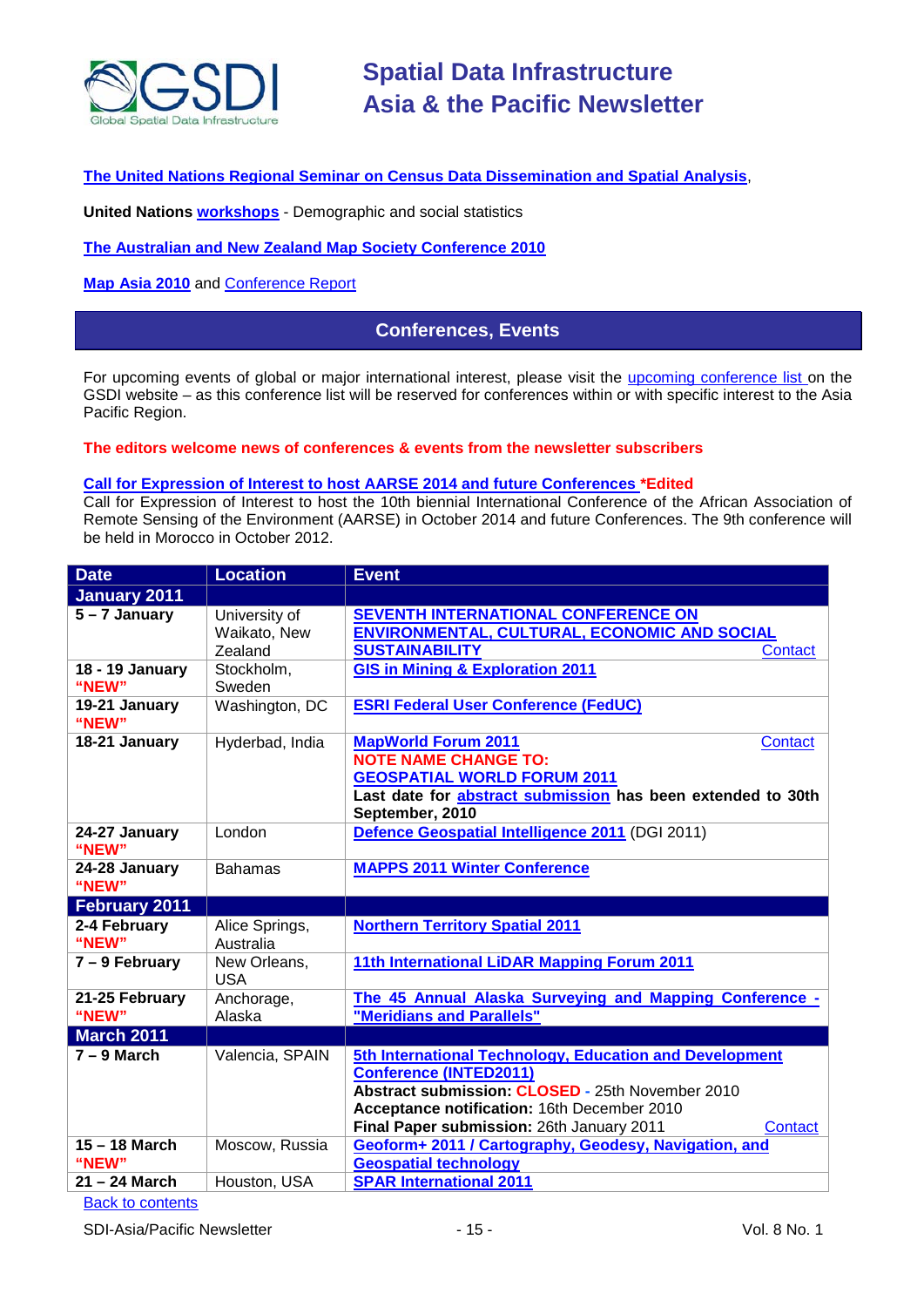

|                              |                                 | Contact: Linda McLaughlin, Program Manager<br><b>Call for Presenters</b> ,                                                                                        |
|------------------------------|---------------------------------|-------------------------------------------------------------------------------------------------------------------------------------------------------------------|
|                              |                                 | <b>ABSTRACT SUBMISSION DEADLINE</b><br>November 3, 2010                                                                                                           |
| 23 – 25 March<br>"NEW"       | Enschede,<br>The Netherlands    | <b>1st Conference on Spatial Statistics 2011</b>                                                                                                                  |
| 25 - 27 March                | Bilbao, Vizcaya,                | 7th International Conference on Technology, Knowledge and                                                                                                         |
|                              | Spain                           | <b>Society</b><br>The deadline for the current round in the Call for Papers is<br>9 November 2010<br>Contact                                                      |
| 28 - 29 March                | Canberra,                       | 100 Years of National Topographic Mapping                                                                                                                         |
| "NEW"                        | Australia                       |                                                                                                                                                                   |
| <b>April 2011</b>            |                                 |                                                                                                                                                                   |
| $10 - 15$ April              | Sydney, Australia               | 34th International Symposium on Remote Sensing of<br><b>Environment (ISRSE)</b><br>Abstract submissions closed on 1 October                                       |
| 11-13 April<br>"NEW"         | Munich,<br>Germany              | Joint urban remote sensing event                                                                                                                                  |
| 19 - 21 April<br>"NEW"       | Santa Clara,<br>California      | <b>Where 2.0</b>                                                                                                                                                  |
| <b>May 2011</b>              |                                 |                                                                                                                                                                   |
| $3 - 8$ May                  | Antalya, Turkey                 | <b>Gi4DM 2011 - Geolnformation for Disaster Management.</b>                                                                                                       |
|                              |                                 | Contact<br>Deadline for Abstracts is December 15, 2010<br><b>Online Abstract Submission</b><br>Full papers for Proceedings are required by March 31, 2011         |
| $26 - 29$ May                | Nanjing, CHINA,                 | <b>LIDAR and Radar Mapping: Technologies and Applications</b>                                                                                                     |
|                              |                                 | Abstract submission deadline - October 15, 2010<br>Authors notified on - November 30, 2010<br>Full paper submission deadline - January 30, 2011<br><b>Contact</b> |
|                              |                                 |                                                                                                                                                                   |
| $31$ May $- 2$ June<br>"NEW" | Cape Town,<br>South Africa      | <b>AfricaGEO 2011</b>                                                                                                                                             |
| <b>June 2011</b>             |                                 |                                                                                                                                                                   |
| 14 June<br>"NEW"             | Washington, D.C.                | <b>Forum On Earth Observations V</b>                                                                                                                              |
| 15-17 JUNE<br>"NEW"          | Munster,<br>Germany             | <b>GEOINFORMATIK 2011</b>                                                                                                                                         |
| 20 - 23 JUNE                 | University of                   | "Cities, Technologies and Planning" CTP 11                                                                                                                        |
|                              | Cantabria,                      | in conjunction with                                                                                                                                               |
| "NEW"                        | Santander,                      | <b>The 2011 International Conference on Computational</b>                                                                                                         |
| 21-22 JUNE                   | Spain.                          | <b>Science and its Applications (ICCSA 2011)</b>                                                                                                                  |
| "NEW"                        | University of<br>Nottingham, UK | Third Open Source GIS UK Conference - OSGIS 2011                                                                                                                  |
| 27 - 29 JUNE                 | <b>Universiti</b>               | <b>ICSECS 2011 (Malaysia)</b>                                                                                                                                     |
| "NEW"                        | <b>Malaysia</b>                 | The Second International Conference on Software Engineering and                                                                                                   |
|                              | Pahang,                         | Computer Systems (ICSECS2011)                                                                                                                                     |
| 28 June - 7 July             | Malaysia<br>Melbourne,          | <b>XXV IUGG General Assembly</b>                                                                                                                                  |
|                              | Australia                       | Earth on the Edge: Science for a sustainable Planet                                                                                                               |
|                              |                                 | The IUGG 2011 Scientific Program Committee invites the                                                                                                            |
|                              |                                 | submission of abstracts on original work to be considered for oral or                                                                                             |
|                              |                                 | poster presentation at the IUGG 2011 General Assembly. The                                                                                                        |
|                              |                                 | deadline for submission of abstracts is Monday 17 January 2011.<br><b>Call for Abstracts Close FOR IAHS PREPUBLISHED EVENTS</b>                                   |
|                              |                                 | JH01, JH02, H01, H02, H03 and H04 8 November, 2010                                                                                                                |
|                              |                                 | <b>Download Brochure</b><br><b>Contact</b>                                                                                                                        |
| 28 June - 7 July             | Melbourne,<br>Australia         | <b>IAG General Assembly</b><br><b>Download Brochure</b>                                                                                                           |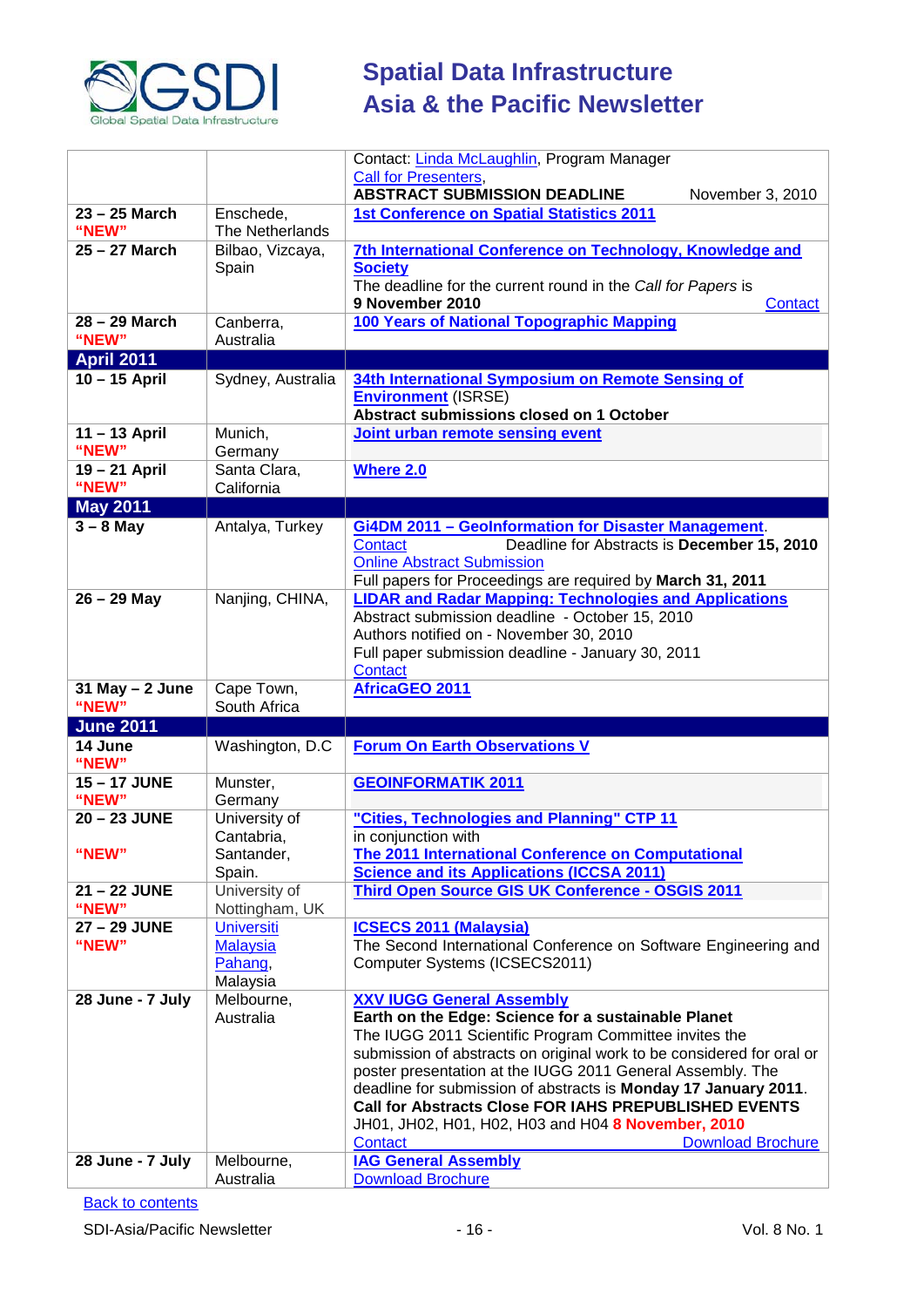

| 29 June - 1 July<br>"NEW"<br><b>July 2011</b> | Fuzhou, China                    | <b>ICSDM 2011 &amp; BJ-IWGIS 2011</b><br><b>IEEE International Conference on Spatial Data Mining and</b><br>Geographical Knowledge Services (ICSDM 2011) - AND -<br>Beijing International Workshop on Geographical Information<br>System (BJ-IWGIS 2011)<br>Abstract deadline has been extended until Jan 1, 2011.<br>The conference theme is "Bridging the Gap Between Spatial<br>Information Technology and Geoscience Research". One of the<br>keynote addresses is titled "SDI and Digital Asia as Information<br>Commons." |
|-----------------------------------------------|----------------------------------|---------------------------------------------------------------------------------------------------------------------------------------------------------------------------------------------------------------------------------------------------------------------------------------------------------------------------------------------------------------------------------------------------------------------------------------------------------------------------------------------------------------------------------|
| $3 - 8$ July                                  | Paris                            | 25th International Cartographic Conference.<br>15th General Assembly of the International Cartographic<br><b>Association (ICA)</b><br>Abstracts were due 4th October, 2010.<br>Second call for papers                                                                                                                                                                                                                                                                                                                           |
| $5 - 8$ July<br>"NEW"                         | Salzburg, Austria                | Contact: regist-icc2011@europa-organisation.com<br>GI Forum 2011                                                                                                                                                                                                                                                                                                                                                                                                                                                                |
| $9 - 12$ July                                 | San Diego                        | <b>Esri and ACSM - Event for Surveyors and Mapping</b><br><b>Professionals</b><br>Abstract submission deadline is December 6, 2010.                                                                                                                                                                                                                                                                                                                                                                                             |
| $11 - 15$ July                                | San Diego                        | <b>ESRI International USER CONFERENCE</b>                                                                                                                                                                                                                                                                                                                                                                                                                                                                                       |
| $11 - 13$ July<br>"NEW"                       | Macau                            | 3 <sup>rd</sup> International Conference on Networked Digital<br><b>Technologies (NDT 2011)</b>                                                                                                                                                                                                                                                                                                                                                                                                                                 |
| $21 - 22$ July<br>"NEW"                       | Rio de Janeiro,<br><b>Brazil</b> | THE THIRD INTERNATIONAL CONFERENCE ON CLIMATE<br><b>CHANGE: IMPACTS AND RESPONSES</b>                                                                                                                                                                                                                                                                                                                                                                                                                                           |
| <b>August 2011</b>                            |                                  |                                                                                                                                                                                                                                                                                                                                                                                                                                                                                                                                 |
| 5 - 7 August<br>"NEW"                         | Washington, DC<br><b>USA</b>     | <b>THIRD INTERNATIONAL CONFERENCE ON SCIENCE IN</b><br><b>SOCIETY</b>                                                                                                                                                                                                                                                                                                                                                                                                                                                           |
| 8 - 10 August<br>"NEW"                        | Taipei                           | <b>AOGS 2011 Geosciences World Community Exhibition</b><br>The Geosciences World Community Exhibition will be held in<br>conjunction with the 8th Annual Meeting of the Asia Oceania<br><b>Geosciences Society (AOGS)</b>                                                                                                                                                                                                                                                                                                       |
| 15 - 19 August<br>"NEW"                       | Nairobi, Kenya                   | <b>AGSE 2011</b>                                                                                                                                                                                                                                                                                                                                                                                                                                                                                                                |
| $23 - 25$ Augustl                             | Perth, Australia                 | 7th International Symposium on Digital Earth(ISDE7)<br>Held in conjunction with WALIS Forum 2011 and the 2011 NRM<br><b>Conference</b>                                                                                                                                                                                                                                                                                                                                                                                          |
| <b>September</b><br>2011                      |                                  |                                                                                                                                                                                                                                                                                                                                                                                                                                                                                                                                 |
| $9 - 11$<br><b>September</b><br>"NEW"         | Denver, Colorado                 | <b>State of the Map (SotM)</b>                                                                                                                                                                                                                                                                                                                                                                                                                                                                                                  |
| $12 - 16$<br><b>September</b><br>"NEW"        | Denver, Colorado                 | <b>FOSS4G 2011</b>                                                                                                                                                                                                                                                                                                                                                                                                                                                                                                              |
| $28 - 30$<br><b>September</b><br>"NEW"        | The Delft,<br>Netherlands        | <b>UDMS 2011</b>                                                                                                                                                                                                                                                                                                                                                                                                                                                                                                                |
| <b>November</b><br>2011                       |                                  |                                                                                                                                                                                                                                                                                                                                                                                                                                                                                                                                 |
| $14 - 18$<br><b>November</b>                  | Santiago, Chile                  | UGI 2001 International Geographic Union "Regional<br><b>Geographic Conference"</b><br><b>Contact</b><br><b>Brochure &amp; Call for Papers</b>                                                                                                                                                                                                                                                                                                                                                                                   |
| $15 - 17$                                     | Canberra,                        | Spatial@Gov2011                                                                                                                                                                                                                                                                                                                                                                                                                                                                                                                 |